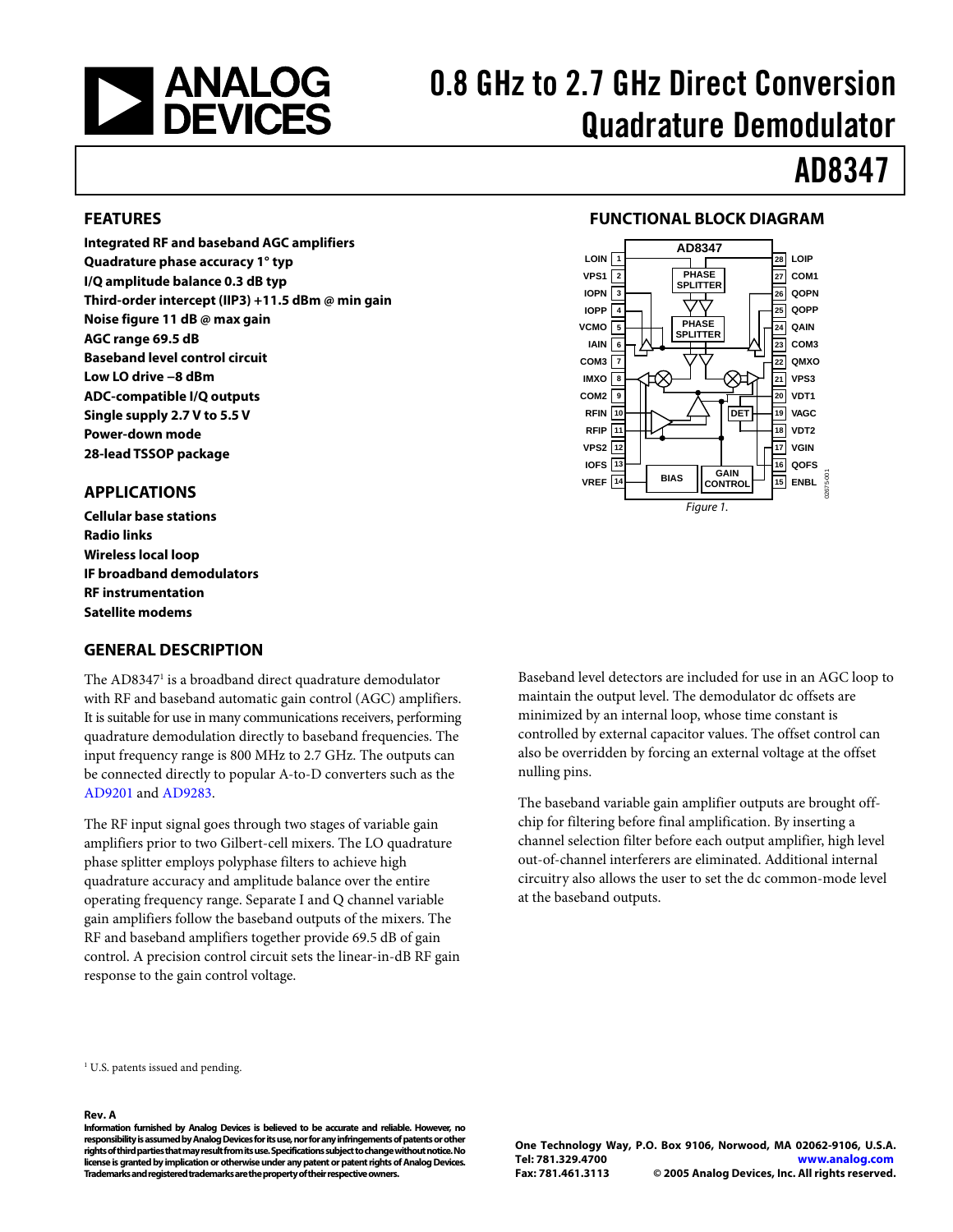## **TABLE OF CONTENTS**

| RF Amp/Demod and Baseband Output Amplifiers 12 |
|------------------------------------------------|
|                                                |
|                                                |
|                                                |
|                                                |
|                                                |
|                                                |

#### **REVISION HISTORY**

#### 10/05-Rev. 0 to Rev. A

#### 10/01-Revision 0: Initial Version

| Mixer Output Level and Drive Capability  19 |  |
|---------------------------------------------|--|
|                                             |  |
|                                             |  |
|                                             |  |
|                                             |  |
|                                             |  |
|                                             |  |
|                                             |  |
|                                             |  |
|                                             |  |
|                                             |  |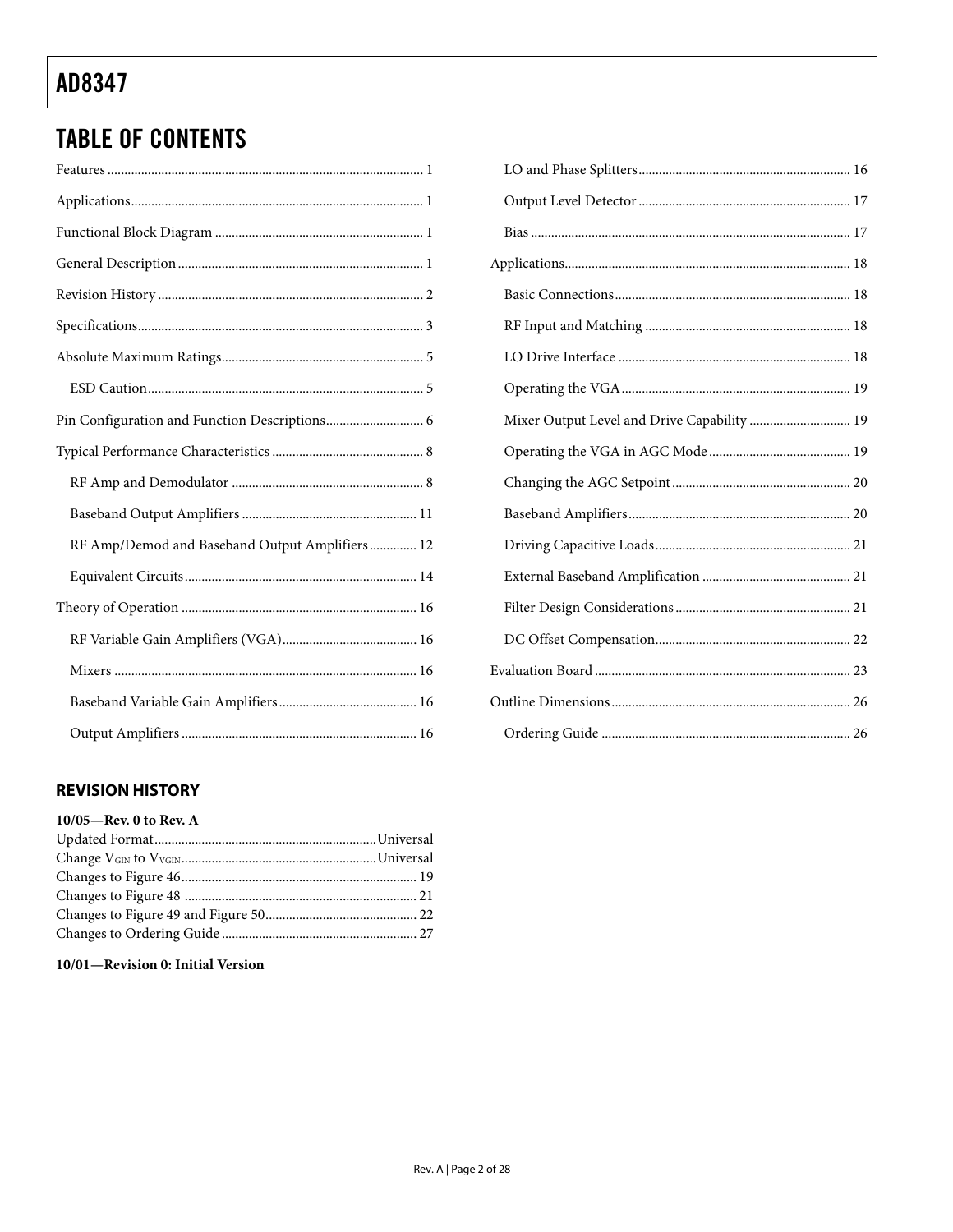## <span id="page-2-0"></span>**SPECIFICATIONS**

 $V_S = 5$  V; T<sub>A</sub> = 25°C; F<sub>LO</sub> = 1.9 GHz; V<sub>VCMO</sub> = 1 V; F<sub>RF</sub> = 1.905 GHz; P<sub>LO</sub> = -8 dBm, R<sub>LOAD</sub> = 10 k $\Omega$ , dBm with respect to 50  $\Omega$ , unless otherwise noted.

**Table 1.** 

| <b>Parameter</b>                      | <b>Conditions</b>                                                    | Min         | <b>Typ</b>     | Max    | Unit           |
|---------------------------------------|----------------------------------------------------------------------|-------------|----------------|--------|----------------|
| OPERATING CONDITIONS                  |                                                                      |             |                |        |                |
| LO/RF Frequency Range                 |                                                                      | 0.8         |                | 2.7    | GHz            |
| LO Input Level                        |                                                                      | $-10$       |                | 0      | dBm            |
| <b>VGIN Input Level</b>               |                                                                      | 0.2         |                | 1.2    | v              |
| V <sub>SUPPLY</sub> (V <sub>S</sub> ) |                                                                      | 2.7         |                | 5.5    | v              |
| Temperature Range                     |                                                                      | $-40$       |                | $+85$  | °C             |
| RF AMPLIFIER/DEMODULATOR              | From RFIP/RFIN to IMXO and QMXO (IMXO/QMXO load $> 1$ k $\Omega$ )   |             |                |        |                |
| <b>AGC Gain Range</b>                 |                                                                      |             | 69.5           |        | dB             |
| Conversion Gain (Max)                 | $V_{VGIN} = 0.2 V$ (max gain)                                        |             | 39.5           |        | dB             |
| Conversion Gain (Min)                 | $V_{VGIN} = 1.2 V$ (min gain)                                        |             | $-30$          |        | dB             |
| <b>Gain Linearity</b>                 | $V_{VGIN} = 0.3 V$ to 1 V                                            |             | ±2             |        | dB             |
| <b>Gain Flatness</b>                  | $F_{LO} = 0.8$ GHz to 2.7 GHz, $F_{BB} = 1$ MHz                      |             | $+0.7$         |        | dB p-p         |
| Input P1 dB                           | $V_{VGIN} = 0.2 V$                                                   |             | $-30$          |        | dBm            |
|                                       | $V_{VGIN} = 1.2 V$                                                   |             | $-2$           |        | dBm            |
| Third-Order Input Intercept (IIP3)    | $F_{RF1} = 1.905$ GHz,                                               |             | $+11.5$        |        | dBm            |
|                                       | $F_{RF2}$ = 1.906 GHz, -10 dBm each tone, (min gain)                 |             |                |        |                |
| Second-Order Input Intercept (IIP2)   | $F_{RF1} = 1.905$ GHz,                                               |             | $+25.5$        |        | dBm            |
|                                       | $F_{RF2}$ = 1.906 GHz, -10 dBm each tone, (min gain)                 |             |                |        |                |
| LO Leakage (RF)                       | At RFIP                                                              |             | $-60$          |        | dBm            |
| LO Leakage (MXO)                      | At IMXO/QMXO                                                         |             | $-42$          |        | dBm            |
| <b>Demodulation Bandwidth</b>         | $-3 dB$                                                              |             | $+90$          |        | <b>MHz</b>     |
| Quadrature Phase Error                | $F_{RF}$ = 1.9 GHz                                                   | $-3$        | ±1             | $+3$   | degree         |
| I/Q Amplitude Imbalance               | $F_{RF} = 1.9$ GHz                                                   |             | $+0.3$         |        | dB             |
| Noise Figure                          | Max Gain                                                             |             | 11             |        | dB             |
| Mixer AGC Output Level                | See Figure 34                                                        |             | 24             |        | mV p-p         |
| <b>Baseband DC Offset</b>             | At IMXO/QMXO, max gain (corrected, REF to VREF)                      |             | $\overline{2}$ |        | mV             |
| <b>Mixer Output Swing</b>             | Level at which $IMD3 = 45$ dBc                                       |             |                |        |                |
|                                       | $R_{LOAD} = 200 \Omega$                                              |             | 65             |        | mV p-p         |
|                                       | $R_{LOAD} = 1 k\Omega$                                               |             | 65             |        | mV p-p         |
| Mixer Output Impedance                |                                                                      |             | 3              |        | Ω              |
| <b>BASEBAND OUTPUT AMPLIFIER</b>      | From IAIN to IOPP/IOPN and QAIN to QOPP/QOPN                         |             |                |        |                |
|                                       | $R_{LOAD} = 10 k\Omega$                                              |             |                |        |                |
| Gain                                  |                                                                      |             | 30             |        | dB             |
| Bandwidth                             | $-3$ dB (see Figure 22)                                              |             | 65             |        | MHz            |
| Output DC Offset (Differential)       | $(VIOPP - VIOPN)$                                                    | $-200$      | ±50            | $+200$ | mV             |
| Common-Mode Offset                    | $(VIOPP + VIOPN)/2 - VVCMO$                                          | $-40$       | $\pm 5$        | $+40$  | mV             |
| <b>Group Delay Flatness</b>           | 0 MHz to 50 MHz                                                      |             | $+1.8$         |        | ns p-p         |
| Second-Order Intermod. Distortion     | $F_{IN}1 = 5$ MHz, $F_{IN}2 = 6$ MHz, $V_{IN}1 = V_{IN}2 = 8$ mV p-p |             | $-49$          |        | dBc            |
| Third-Order Intermod. Distortion      | $F_{IN}1 = 5$ MHz, $F_{IN}2 = 6$ MHz, $V_{IN}1 = V_{IN}2 = 8$ mV p-p |             | $-67$          |        | dBc            |
| Input Bias Current                    |                                                                      |             | $+2$           |        | μA             |
| Input Impedance                       |                                                                      |             | 1  3           |        | $M\Omega$   pF |
| <b>Output Swing Limit (Upper)</b>     |                                                                      | $V_S - 1.3$ |                |        | v              |
| <b>Output Swing Limit (Lower)</b>     |                                                                      |             |                | 0.4    | V              |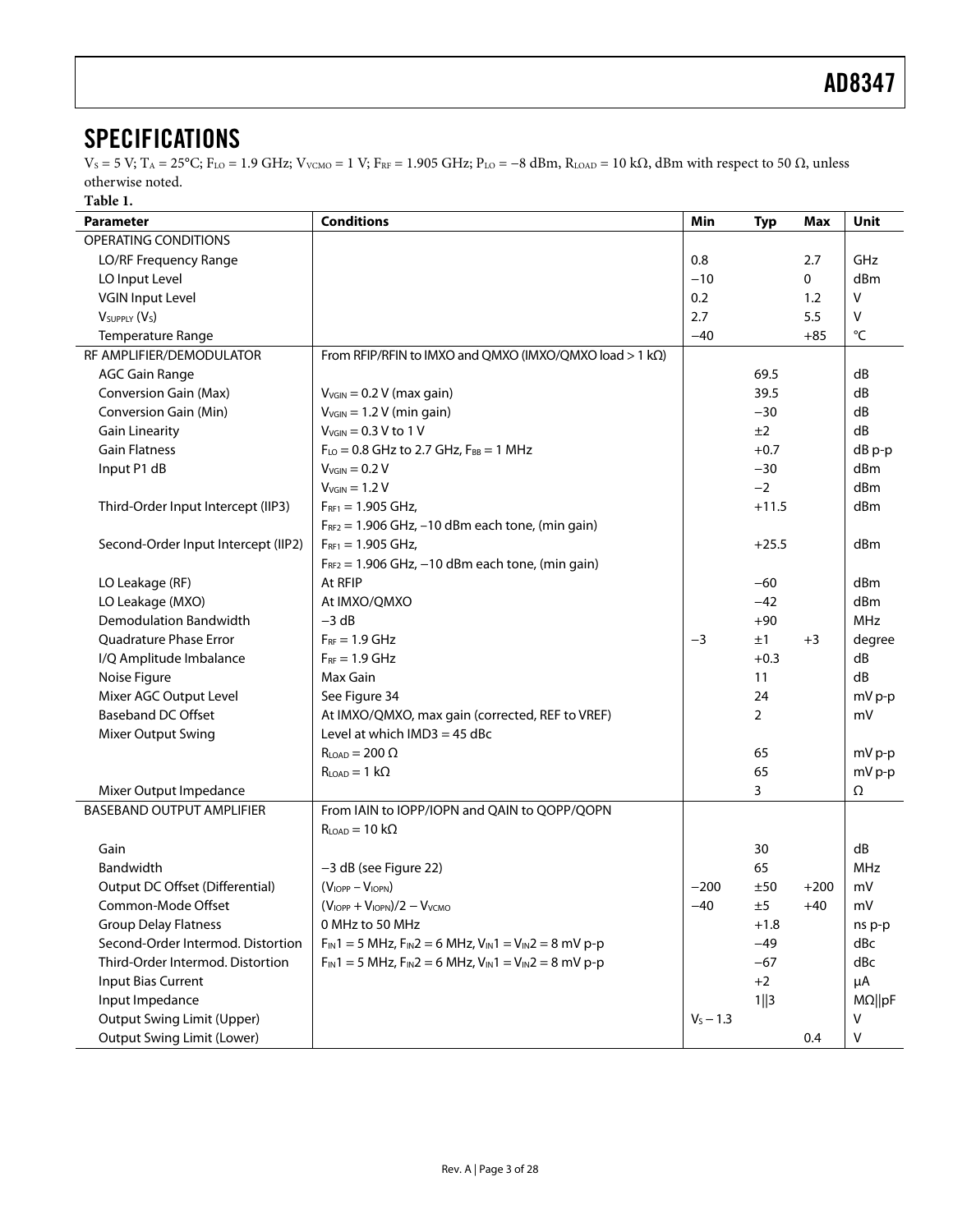| <b>Parameter</b>                                                                                                       | <b>Conditions</b>                                            | Min        | <b>Typ</b> | <b>Max</b> | <b>Unit</b> |
|------------------------------------------------------------------------------------------------------------------------|--------------------------------------------------------------|------------|------------|------------|-------------|
| <b>CONTROL INPUT/OUTPUTS</b>                                                                                           |                                                              |            |            |            |             |
| <b>VCMO Input</b>                                                                                                      | @ $V_5 = 2.7 V$                                              |            | 1          |            | $\vee$      |
|                                                                                                                        | @ $V_5 = 5 V$                                                | 0.5        | 1          | 2.5        | $\vee$      |
| Gain Control Input Bias Current                                                                                        | <b>VGIN</b>                                                  |            | $<$ 1      |            | μA          |
| Offset Input Overriding Current                                                                                        | IOFS, QOFS                                                   |            | 10         |            | μA          |
| <b>VREF Output</b>                                                                                                     | $RLOAD = 10 k\Omega$                                         | 0.95       | 1.00       | 1.05       | V           |
| RESPONSE FROM RF INPUT TO FINAL<br>IMXO and QMXO connected directly to IAIN and QAIN,<br><b>BB AMP</b><br>respectively |                                                              |            |            |            |             |
| Gain @ $V_{VGIN} = 0.2 V$                                                                                              |                                                              | 65.5       | 69.5       | 72.5       | dB          |
| Gain @ $V_{VGIN} = 1.2 V$                                                                                              |                                                              | $-3$       | $+0.5$     | $+4$       | dB          |
| Gain Slope                                                                                                             |                                                              | $-96.5$    | $-89$      | $-82.5$    | dB/V        |
| Gain Intercept                                                                                                         | Linear extrapolation back to theoretical value at $VGIN = 0$ | 88         | 94         | 101        | dB          |
| <b>LO/RF INPUT</b>                                                                                                     | (See Figure 30 through Figure 33 for more detail)            |            |            |            |             |
| LOIP Input Return Loss                                                                                                 | Measuring LOIP LOIN, ac-coupled to ground with 100 pF.       |            | $-4$       |            | dB          |
|                                                                                                                        | Measuring through evaluation board balun with termination    |            | $-9.5$     |            | dB          |
| <b>RFIP Input Return Loss</b>                                                                                          | RFIP input pin                                               |            | $-10$      |            | dB          |
| <b>ENABLE</b>                                                                                                          |                                                              |            |            |            |             |
| Power-Up Control                                                                                                       | $Low = standard$                                             | $\Omega$   |            | 0.5        | $\vee$      |
| Power-Up Control                                                                                                       | $High = enabled$                                             | $+V_5 - 1$ |            | $+VS$      | V           |
| Power-Up Time                                                                                                          | Time for final BB amps to be within 90% of final amplitude   |            |            |            |             |
|                                                                                                                        | $@V_5 = 5V$                                                  |            | 20         |            | μs          |
|                                                                                                                        | @ $V_5 = 2.7 V$                                              |            | 10         |            | <b>LIS</b>  |
| Power-Down Time                                                                                                        | Time for supply current to be <4 mA                          |            |            |            |             |
|                                                                                                                        | $@V_5 = 5V$                                                  |            | 30         |            | μs          |
|                                                                                                                        | @ $V_5 = 2.7 V$                                              |            | 1.5        |            | ms          |
| <b>POWER SUPPLIES</b>                                                                                                  | VPS1, VPS2, VPS3                                             |            |            |            |             |
| Voltage                                                                                                                |                                                              | 2.7        |            | 5.5        | V           |
| Current (Enabled)                                                                                                      | @ 5 V                                                        | 48         | 64         | 80         | mA          |
| Current (Standby)                                                                                                      | @ 5 V                                                        |            | 400        |            | μA          |
| Current (Standby)                                                                                                      | @ 3.3 V                                                      |            | 80         |            | μA          |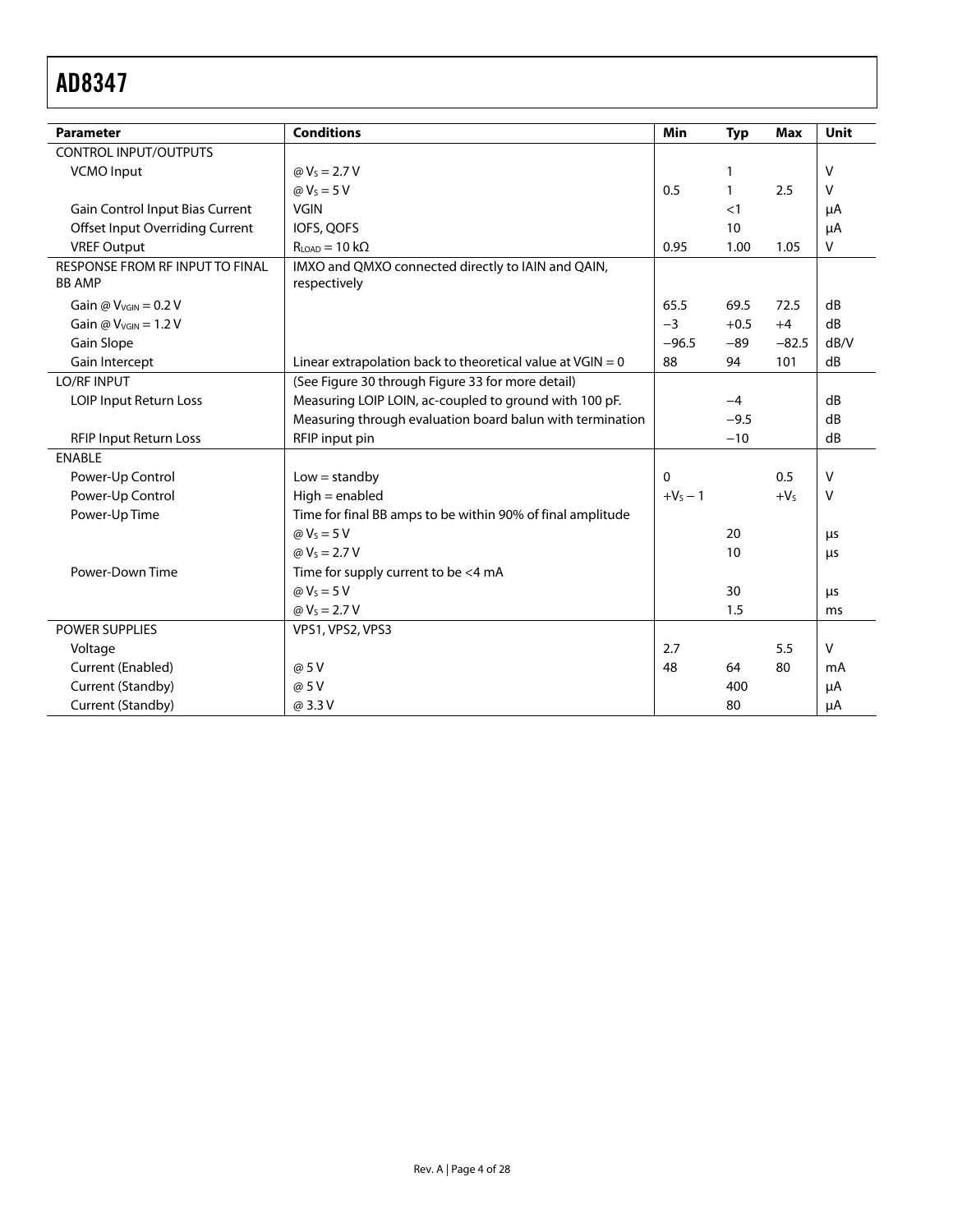## <span id="page-4-0"></span>ABSOLUTE MAXIMUM RATINGS

#### **Table 2.**

| <b>Parameter</b>                    | Rating                               |
|-------------------------------------|--------------------------------------|
| Supply Voltage VPS1, VPS2, VPS3     | 5.5V                                 |
| LO and RF Input Power               | 10 dBm                               |
| <b>Internal Power Dissipation</b>   | 500 mW                               |
| $\theta$ ia                         | $68^{\circ}$ C/W                     |
| <b>Maximum Junction Temperature</b> | $150^{\circ}$ C                      |
| Operating Temperature Range         | $-40^{\circ}$ C to $+85^{\circ}$ C   |
| Storage Temperature Range           | $-65^{\circ}$ C to +150 $^{\circ}$ C |
| Lead Temperature (Soldering 60 sec) | 300 $\degree$ C                      |

**Stresses above those listed under Absolute Maximum Ratings** may cause permanent damage to the device. This is a stress rating only; functional operation of the device at these or any other conditions above those indicated in the operational section of this specification is not implied. Exposure to absolute maximum rating conditions for extended periods may affect device reliability.

#### **ESD CAUTION**

ESD (electrostatic discharge) sensitive device. Electrostatic charges as high as 4000 V readily accumulate on the human body and test equipment and can discharge without detection. Although this product features proprietary ESD protection circuitry, permanent damage may occur on devices subjected to high energy electrostatic discharges. Therefore, proper ESD precautions are recommended to avoid performance degradation or loss of functionality.

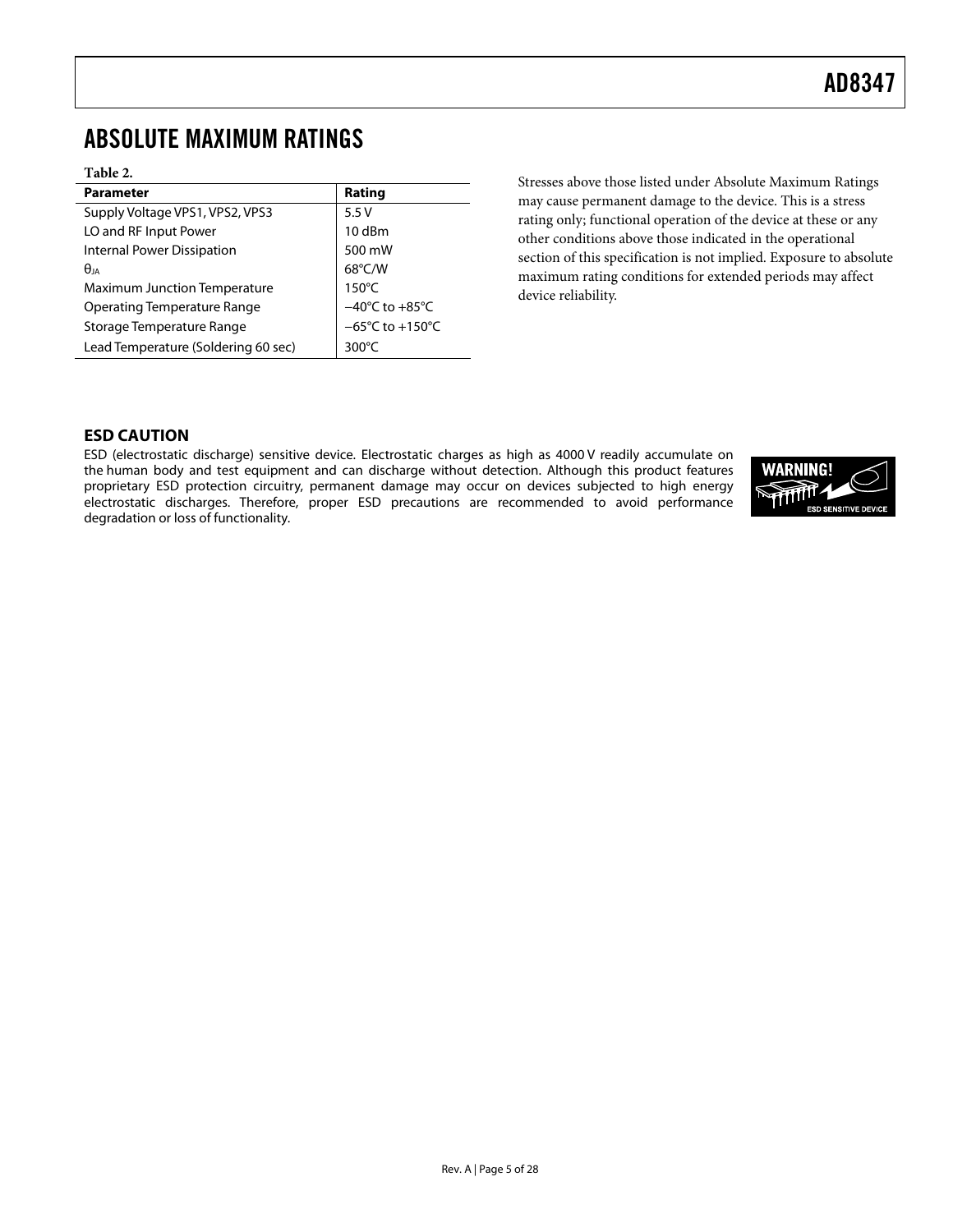## <span id="page-5-0"></span>PIN CONFIGURATION AND FUNCTION DESCRIPTIONS



Figure 2. 28-Lead TSSOP Pin Configuration

02675-002

### **Table 3. Pin Function Descriptions**

| Pin No.        | <b>Mnemonic</b>  | Equiv.<br><b>Circuit</b> | <b>Description</b>                                                                                                                                                                                                                                                                                                                                                                                                                                                                                                                                                                          |
|----------------|------------------|--------------------------|---------------------------------------------------------------------------------------------------------------------------------------------------------------------------------------------------------------------------------------------------------------------------------------------------------------------------------------------------------------------------------------------------------------------------------------------------------------------------------------------------------------------------------------------------------------------------------------------|
| 1,28           | LOIN, LOIP       | $\overline{A}$           | LO Input. For optimum performance, these inputs are differentially driven. Typical input drive level is<br>equal to -8 dBm. To improve the match to a 50 $\Omega$ source, connect a 200 $\Omega$ shunt resistor between LOIP<br>and LOIN. A single-ended drive is possible, but slightly increases LO leakage.                                                                                                                                                                                                                                                                              |
| $\overline{2}$ | VPS1             |                          | Positive Supply for LO Section. Decouple VPS1 with 0.1 µF and 100 pF capacitors.                                                                                                                                                                                                                                                                                                                                                                                                                                                                                                            |
| 3, 4           | IOPN, IOPP       | $\sf B$                  | I-Channel Differential Baseband Output. Typical output swing is equal to 760 mV p-p differential in<br>AGC mode. The common-mode level on these pins is programmed by the voltage on VCMO.                                                                                                                                                                                                                                                                                                                                                                                                  |
| 5              | <b>VCMO</b>      | $\mathsf{C}$             | Baseband Amplifier Common-Mode Voltage. The voltage applied to this pin sets the output common-<br>mode level of the baseband amplifiers. This pin can either be connected to VREF (Pin 14) or to a<br>reference voltage from another device (typically an ADC).                                                                                                                                                                                                                                                                                                                            |
| 6              | <b>IAIN</b>      | D                        | I-Channel Baseband Amplifier Input. This pin, which has a high input impedance, should be biased to<br>VREF (approximately 1 V). If IAIN is connected directly to IMXO, biasing is provided by IMXO. If an ac-<br>coupled filter is placed between IMXO and IAIN, this pin can be biased from VREF through a 1 $k\Omega$<br>resistor. The gain from IAIN to the differential outputs IOPN/IOPP is 30 dB.                                                                                                                                                                                    |
| 7,23           | COM3             |                          | Ground for Biasing and Baseband Sections.                                                                                                                                                                                                                                                                                                                                                                                                                                                                                                                                                   |
| 8, 22          | IMXO, QMXO       | B                        | I-Channel and Q-Channel Baseband Mixer/VGA Outputs. Low impedance outputs with bias levels equal to<br>VREF. IMXO and QMXO are typically connected to IAIN and QAIN, respectively, either directly or through<br>filters. These outputs have a maximum current limit of about 1.5 mA. This allows for a 600 mV p-p swing into<br>a 200 $\Omega$ load. This corresponds to an input level of $-40$ dBm @ a maximum gain of 39.5 dB. At lower output<br>levels, IMXO and QMXO can drive a lower load resistance, subject to the same current limit.                                           |
| 9              | COM <sub>2</sub> |                          | <b>RF Section Ground.</b>                                                                                                                                                                                                                                                                                                                                                                                                                                                                                                                                                                   |
| 10, 11         | RFIN, RFIP       | E                        | RF Input. RFIN must be ac-coupled to ground. The RF input signal should be ac-coupled into RFIP. For<br>a broadband 50 $\Omega$ input impedance, connect a 200 $\Omega$ resistor from the signal side of the RFIP coupling<br>capacitor to ground. Note that RFIN and RFIP are not interchangeable differential inputs. RFIN is the<br>ground reference for the input system.                                                                                                                                                                                                               |
| 12             | VPS2             |                          | Positive Supply for RF Section. Decouple VPS2 with 0.1 µF and 100 pF capacitors.                                                                                                                                                                                                                                                                                                                                                                                                                                                                                                            |
| 13, 16         | IOFS, QOFS       | F                        | I-Channel and Q-Channel Offset Nulling Inputs. To null the dc offset on the I-channel and Q-channel<br>mixer outputs (IMXO, QMXO), connect a 0.1 µF capacitor from these pins to ground. Alternately, a<br>forced voltage of approximately 1 V on these pins disables the offset compensation circuit.                                                                                                                                                                                                                                                                                      |
| 14             | <b>VREF</b>      | G                        | Reference Voltage Output. This output voltage (1 V) is the main bias level for the device and can be<br>used to externally bias the inputs and outputs of the baseband amplifiers. The VREF pin should be<br>decoupled with a 0.1 µF capacitor to ground.                                                                                                                                                                                                                                                                                                                                   |
| 15             | <b>ENBL</b>      | H                        | Chip Enable Input. Active high.                                                                                                                                                                                                                                                                                                                                                                                                                                                                                                                                                             |
| 17             | <b>VGIN</b>      | $\mathsf{C}$             | Gain Control Input. The voltage on this pin controls the gain on the RF and baseband VGAs. The gain<br>control is applied in parallel to all VGAs. The gain control voltage range is from 0.2 V to 1.2 V and<br>corresponds to a gain range from +39.5 dB to -30 dB. This is the gain to the output of the baseband<br>VGAs (that is, QMXO and IMXO). There is an additional 30 dB of gain in the baseband amplifiers. Note<br>that the gain control function has a negative sense (that is, increasing control voltage decreases gain).<br>In AGC mode, connect this pin directly to VAGC. |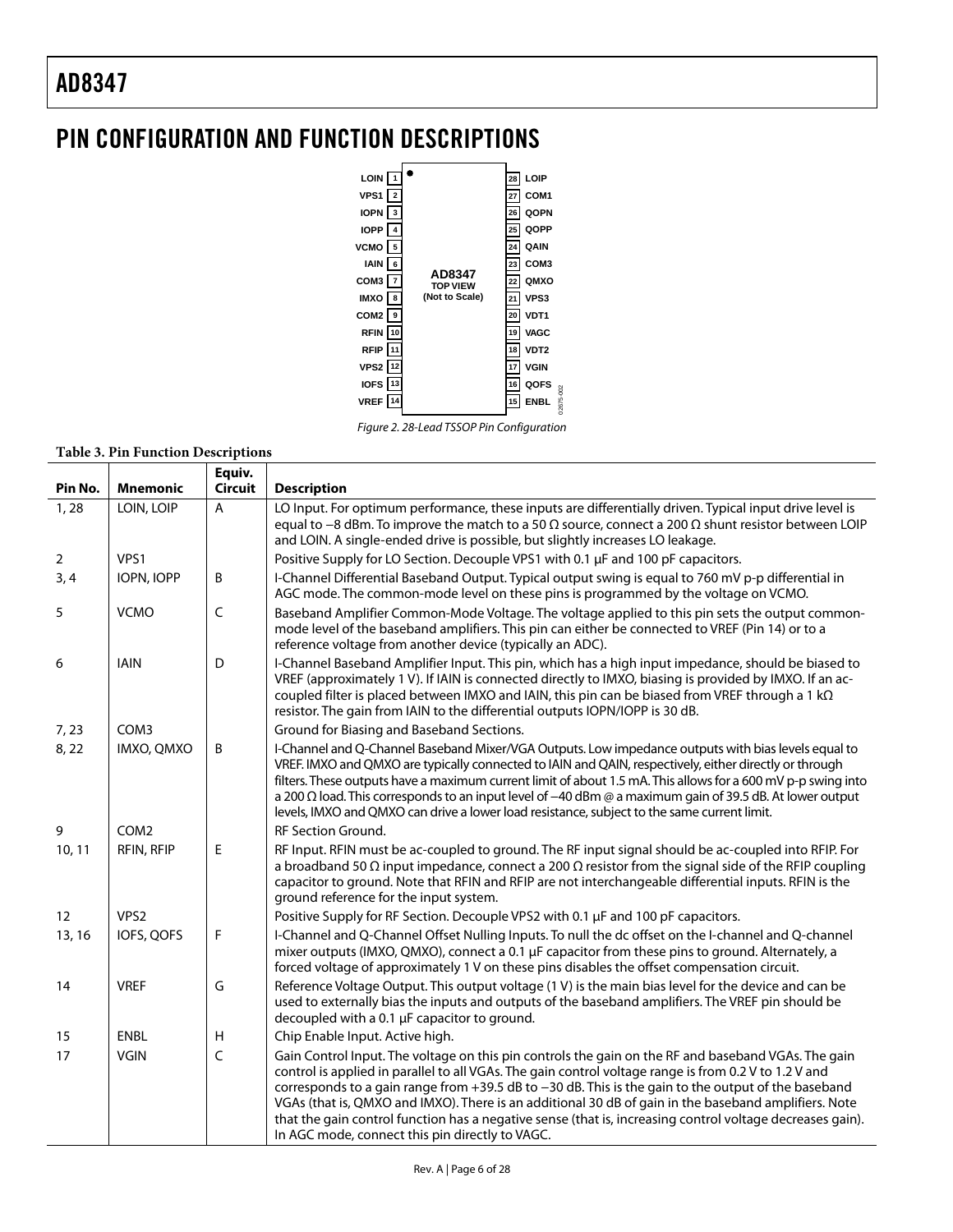| Pin No. | <b>Mnemonic</b>  | Equiv.<br><b>Circuit</b> | <b>Description</b>                                                                                                                                                                                                                                                                                                                                                            |
|---------|------------------|--------------------------|-------------------------------------------------------------------------------------------------------------------------------------------------------------------------------------------------------------------------------------------------------------------------------------------------------------------------------------------------------------------------------|
| 18, 20  | VDT2, VDT1       | D                        | Detector Inputs. These pins are the inputs to the on-board detector. VDT2 and VDT1, which have high<br>input impedances, are normally connected to IMXO and QMXO, respectively.                                                                                                                                                                                               |
| 19      | VAGC             |                          | AGC Output. This pin provides the output voltage from the on-board detector. In AGC mode, connect<br>this pin directly to VGIN.                                                                                                                                                                                                                                               |
| 21      | VPS3             |                          | Positive Supply for Biasing and Baseband Sections. Decouple VPS3 with 0.1 µF and 100 pF capacitors.                                                                                                                                                                                                                                                                           |
| 24      | <b>OAIN</b>      | D                        | Q-Channel Baseband Amplifier Input. Bias this high input impedance pin to VREF (approximately 1 V).<br>If QAIN is directly connected to QMXO, biasing is provided by QMXO. If an ac-coupled filter is placed<br>between QMXO and QAIN, this pin can be biased from VREF through a 1 $k\Omega$ resistor. The gain from<br>QAIN to the QOPN/QOPP differential outputs is 30 dB. |
| 25, 26  | OOPP, OOPN       | B                        | Q-Channel Differential Baseband Output. Typical output swing is equal to 760 mV p-p differential. The<br>common-mode level on these pins is programmed by the voltage on VCMO.                                                                                                                                                                                                |
| 27      | COM <sub>1</sub> |                          | LO Section Ground.                                                                                                                                                                                                                                                                                                                                                            |



Figure 3. Block Diagram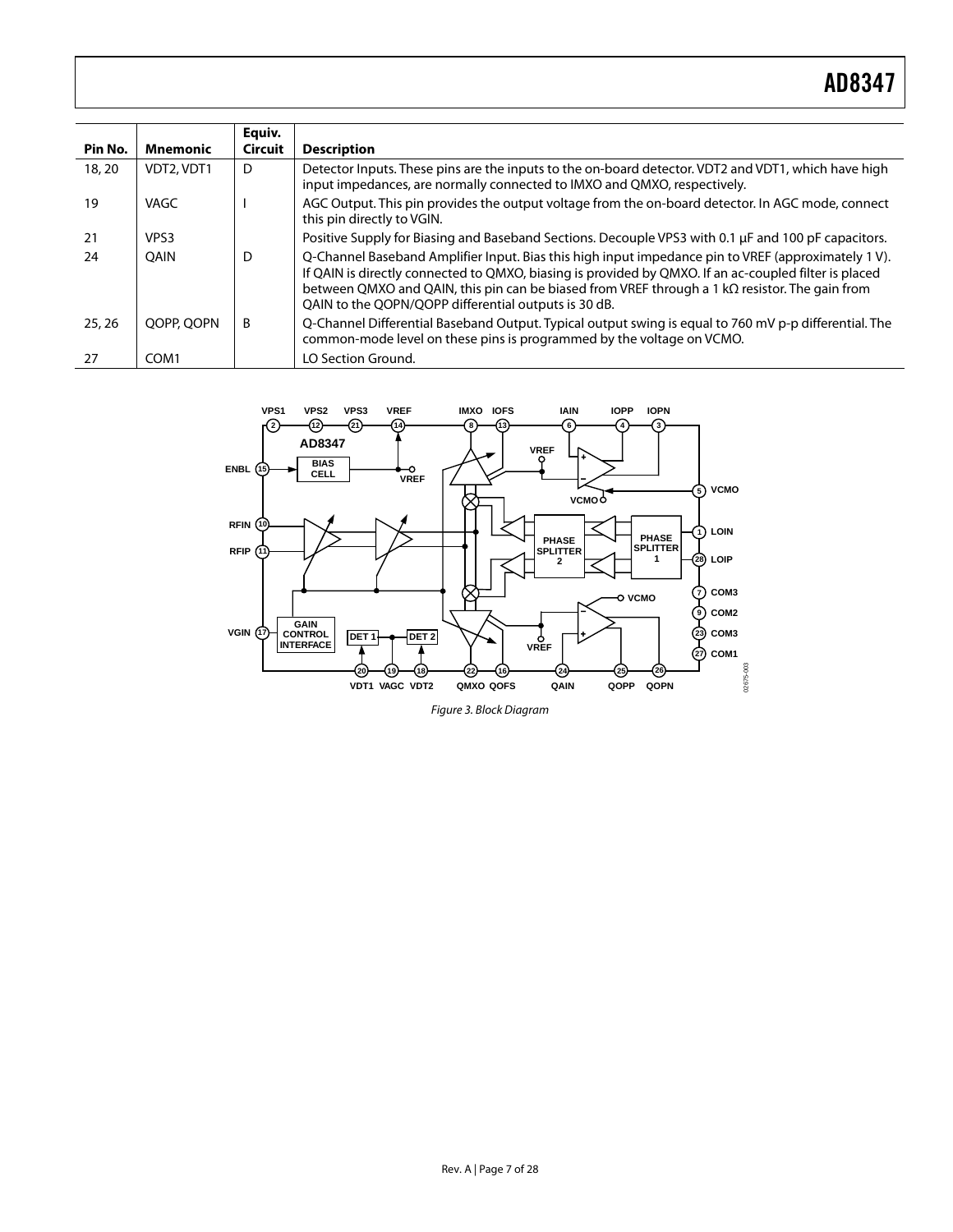## <span id="page-7-0"></span>TYPICAL PERFORMANCE CHARACTERISTICS

#### **RF AMP AND DEMODULATOR**

<span id="page-7-1"></span>









<span id="page-7-2"></span>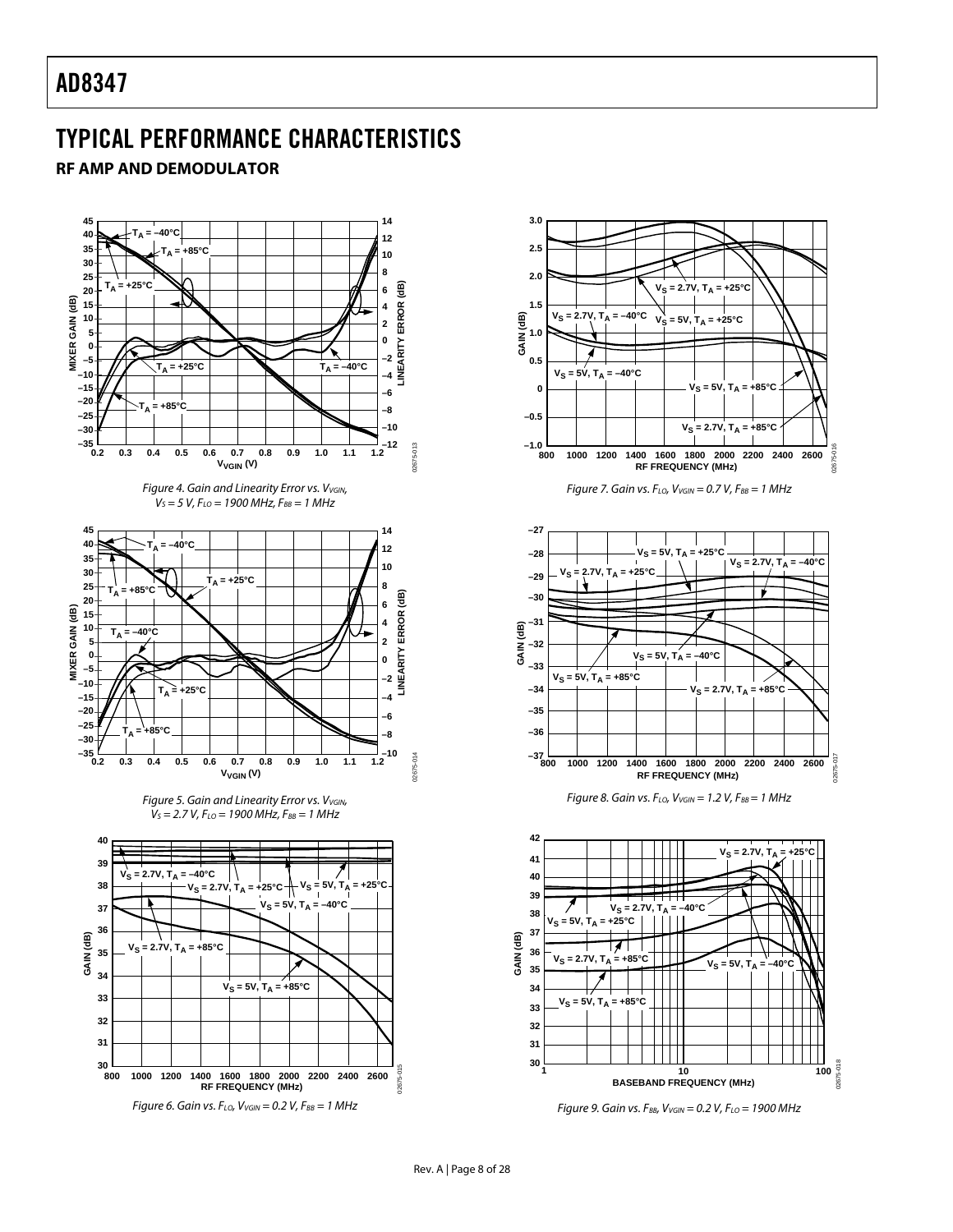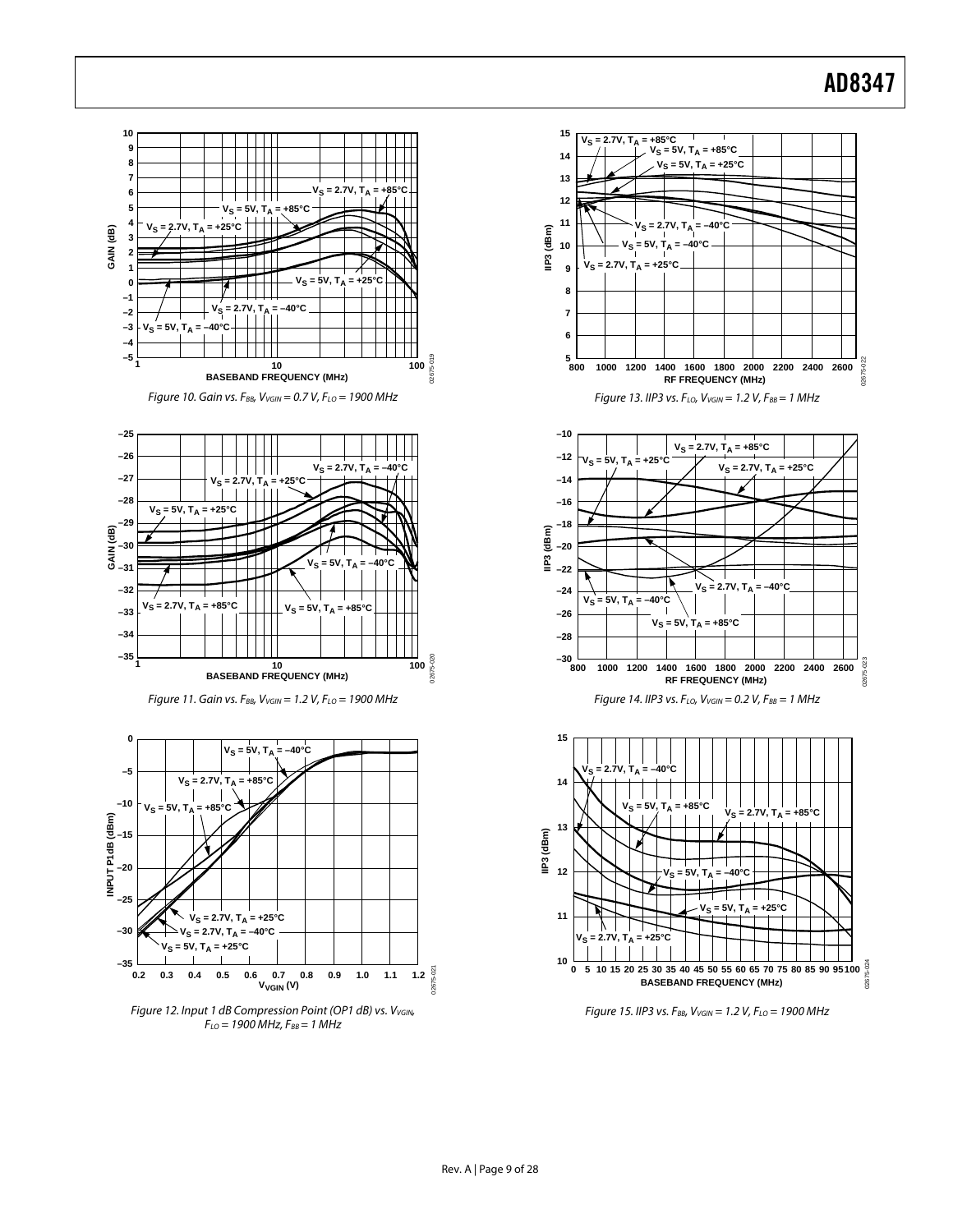

Figure 16. IIP3 vs.  $F_{BB}$ ,  $V_{VGN}$  = 0.2 V,  $F_{LO}$  = 1900 MHz



<span id="page-9-0"></span>Figure 17. IIP2 vs. F<sub>LO</sub>, V<sub>VGIN</sub> = 1.2 V, Baseband Tone1 = 5 MHz, -10 dBm, Baseband Tone2 = 6 MHz,  $-10$  dBm, Temperature = 25°C,  $V_5 = 5$  V



Figure 18. Noise Figure vs. LO Frequency ( $F_{LO}$ ), Temperature = 25°C,  $V_{VGIN} = 0.2 V, F_{BB} = 1 MHz$ 



Figure 19. Noise Figure and IIP3 vs. V<sub>VGIN</sub>, Temperature =  $25^{\circ}$ C,  $F_{LO}$  = 1900 MHz,  $F_{BB}$  = 1 MHz



Figure 20. Quadrature Error vs. LO Power Level, Temperature = 25°C,  $V_{VGIN} = 0.2 V, V_S = 5 V$ 



 $V_{VGN} = 0.2 V, V_S = 5 V$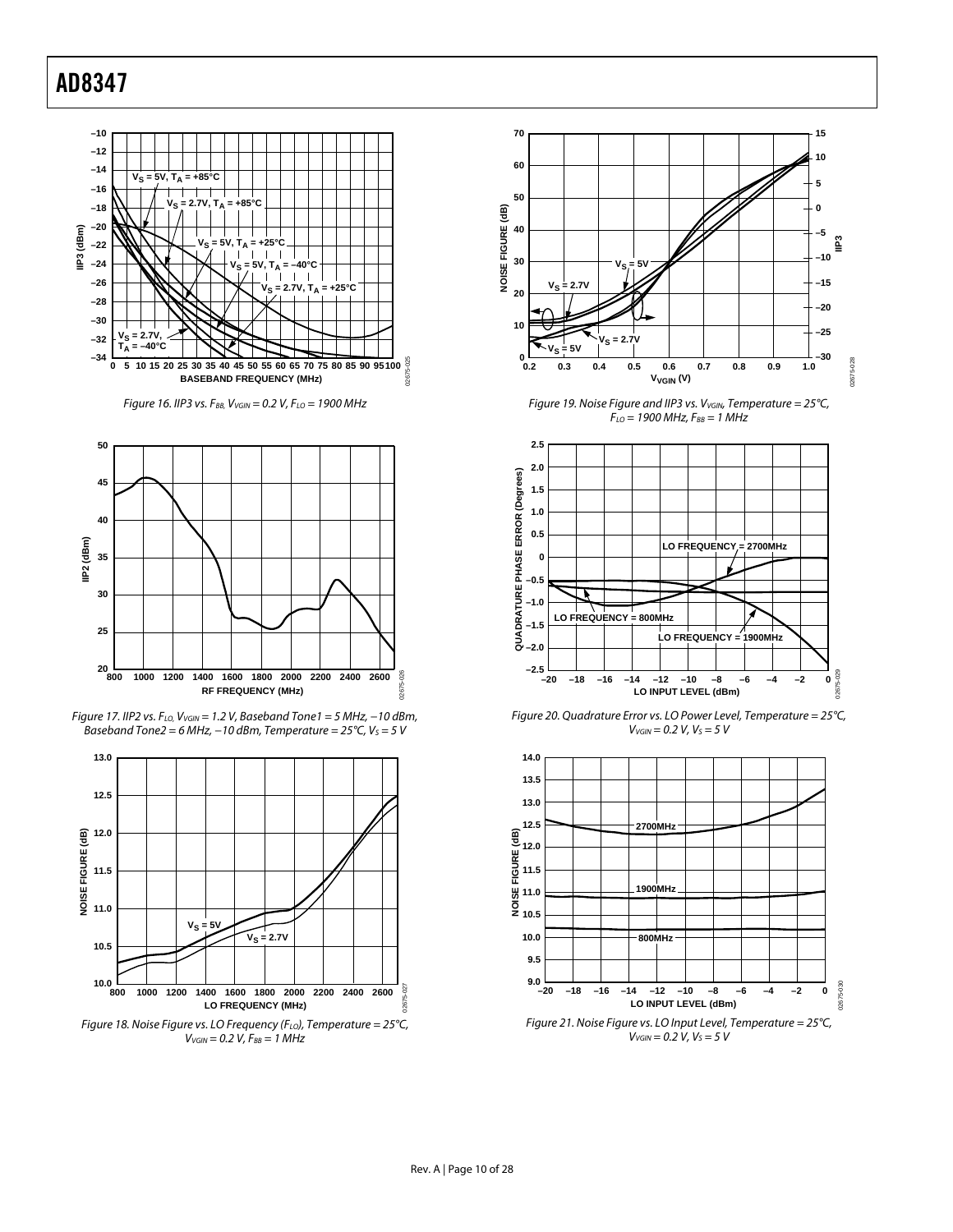#### <span id="page-10-0"></span>**BASEBAND OUTPUT AMPLIFIERS**

<span id="page-10-1"></span>

Figure 23. OP1 vs.  $F_{BB}$ ,  $V_{VCMO} = 1$  V



Figure 25. Common-Mode Output Offset Voltage vs. V<sub>VCMO</sub>, Temperature =  $25^{\circ}C$  ( $\sigma$  = 1 Standard Deviation)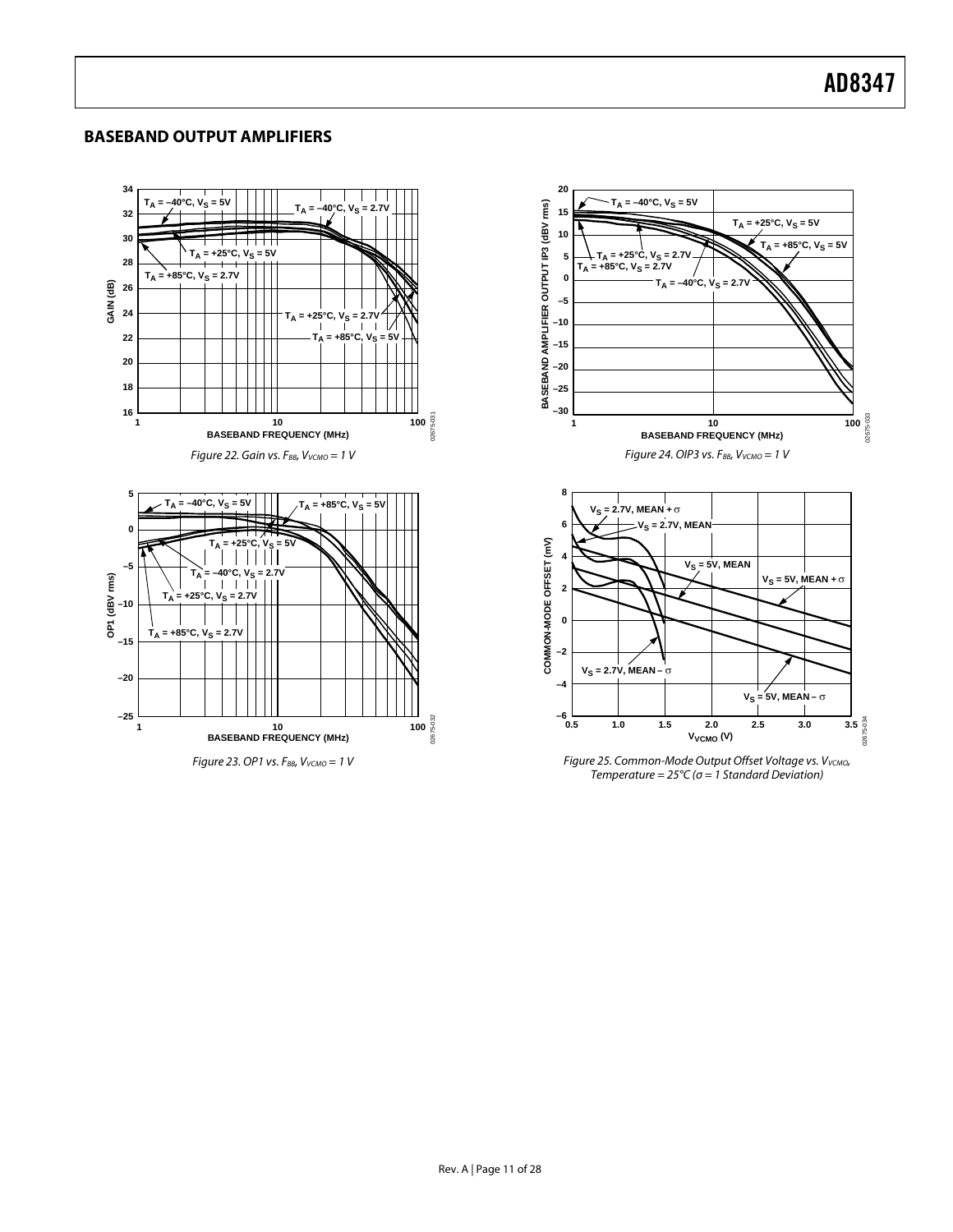#### <span id="page-11-0"></span>**RF AMP/DEMOD AND BASEBAND OUTPUT AMPLIFIERS**





<span id="page-11-1"></span>

Figure 28. Quadrature Phase Error vs. F<sub>BB</sub>, V<sub>VGIN</sub> = 0.7 V, V<sub>S</sub> = 5 V Figure 31. S11 of RFIN vs. F<sub>RF</sub>, V<sub>VGIN</sub> = 0.7 V, V<sub>S</sub> = 5 V



Figure 26. Voltage Gain vs. V<sub>VGIN</sub>, F<sub>LO</sub> = 1900 MHz, F<sub>BB</sub> = 1 MHz Figure 29. I/Q Amplitude Imbalance vs. F<sub>BB</sub>, Temperature = 25°C, V<sub>S</sub> = 5 V



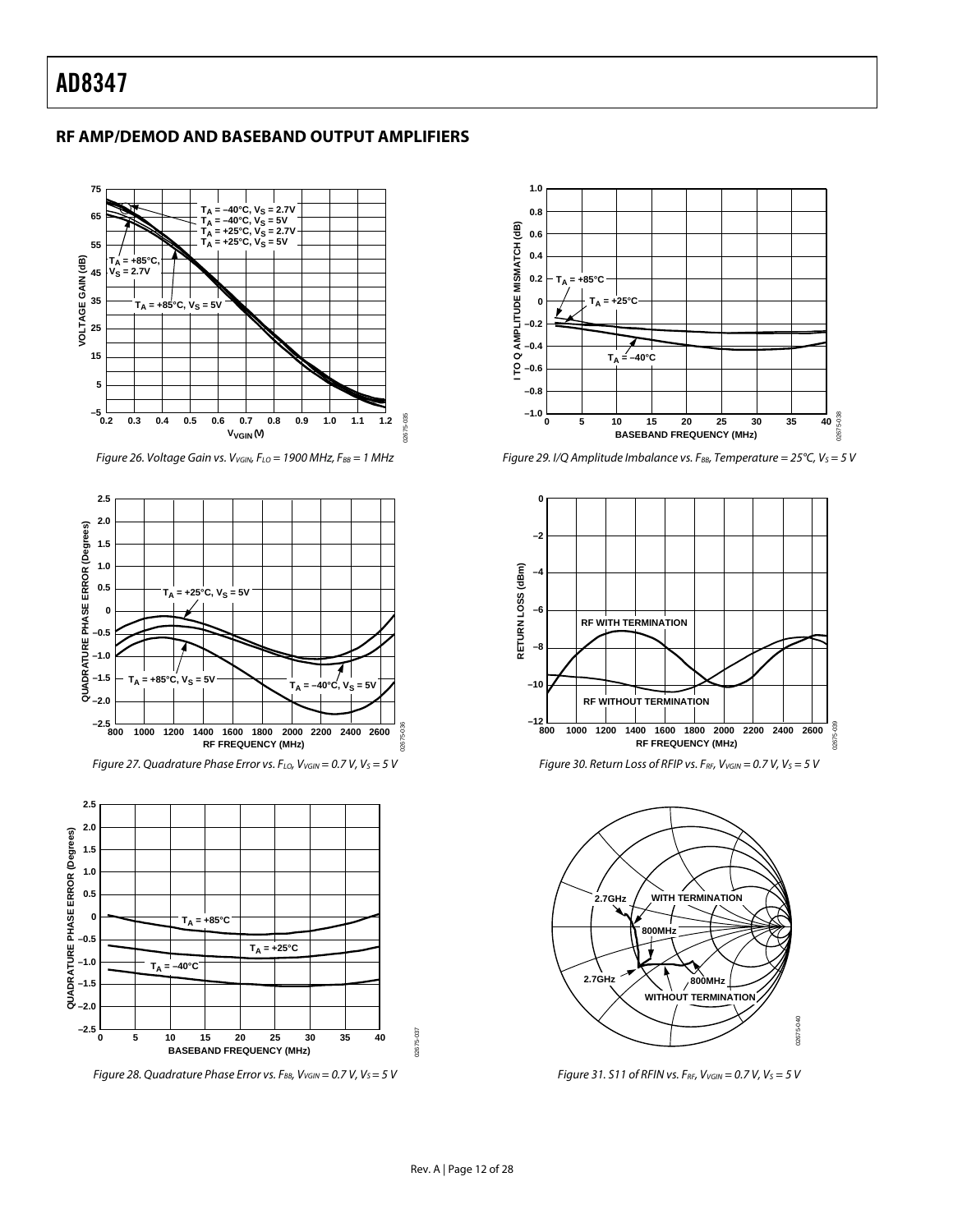



<span id="page-12-1"></span>



<span id="page-12-0"></span>Figure 32. Return Loss of LOIP vs. F<sub>LO</sub>, V<sub>VGIN</sub> = 0.7 V, V<sub>P</sub> = 5 V Figure 34. AGC Voltage and Mixer Output Level vs. RF Input Power,  $F_{LO}$  = 1900 MHz,  $F_{BB}$  = 1 MHz,  $V_S$  = 5 V



Figure 33. S11 of LOIN vs. F<sub>LO</sub>, V<sub>VGIN</sub> = 0.7 V, V<sub>S</sub> = 5 V Figure 35. Supply Current vs. Temperature, V<sub>VGIN</sub> = 0.7 V, V<sub>VCMO</sub> = 1 V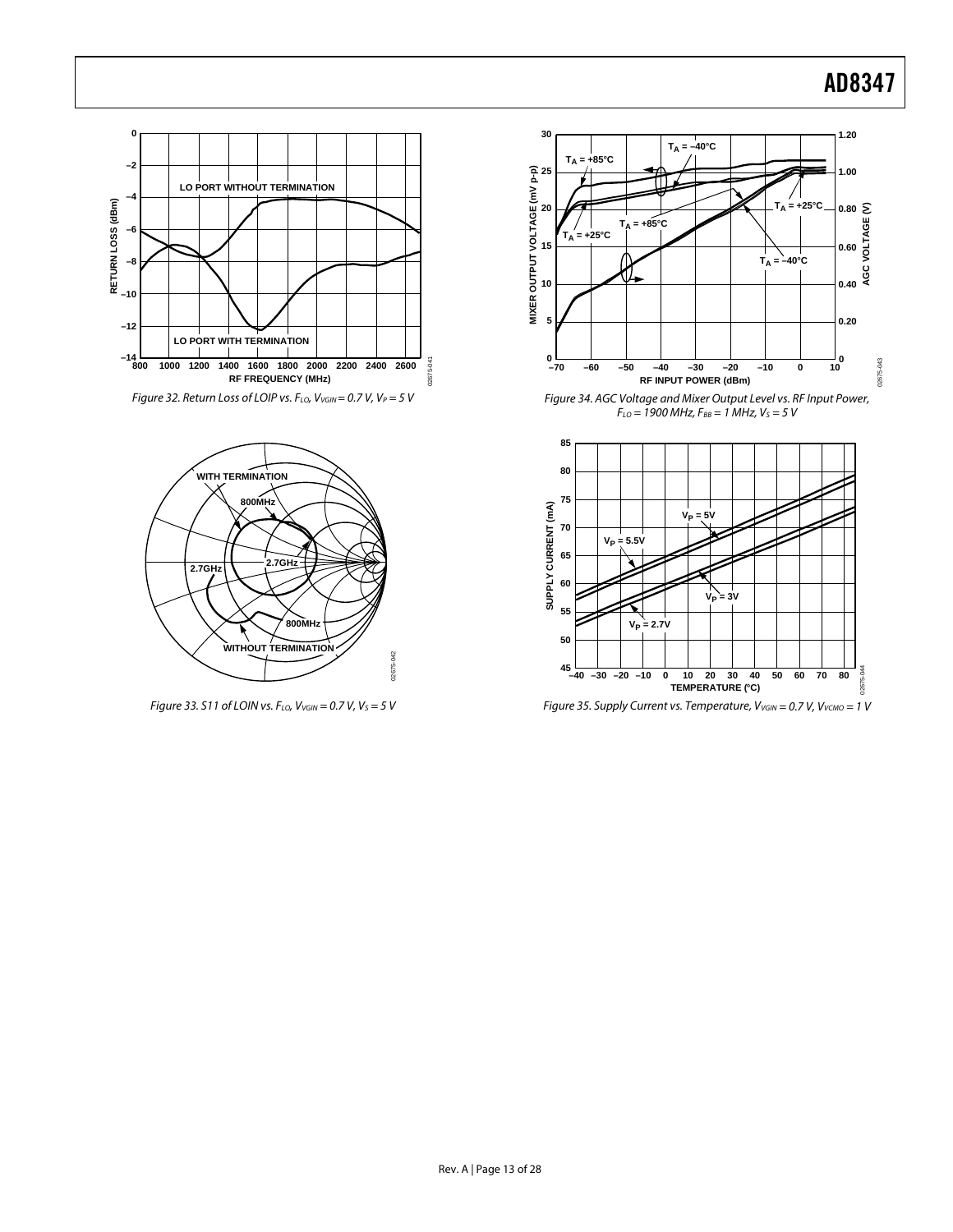#### <span id="page-13-0"></span>**EQUIVALENT CIRCUITS**





Figure 37. Circuit B **Figure 40. Circuit E** 



02675-006



Figure 36. Circuit A **Figure 39. Circuit D** 



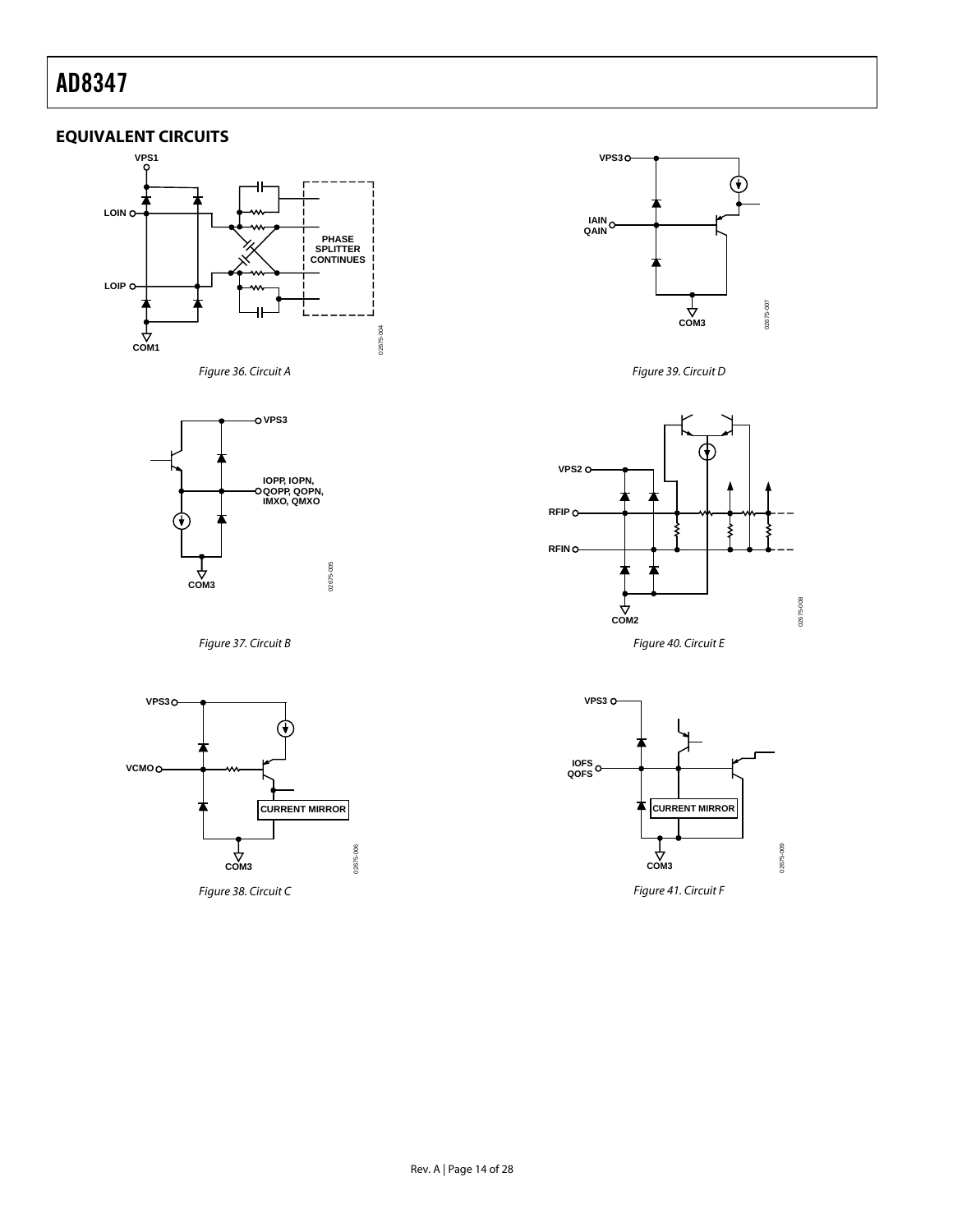02675-012

02675-012



Figure 43. Circuit H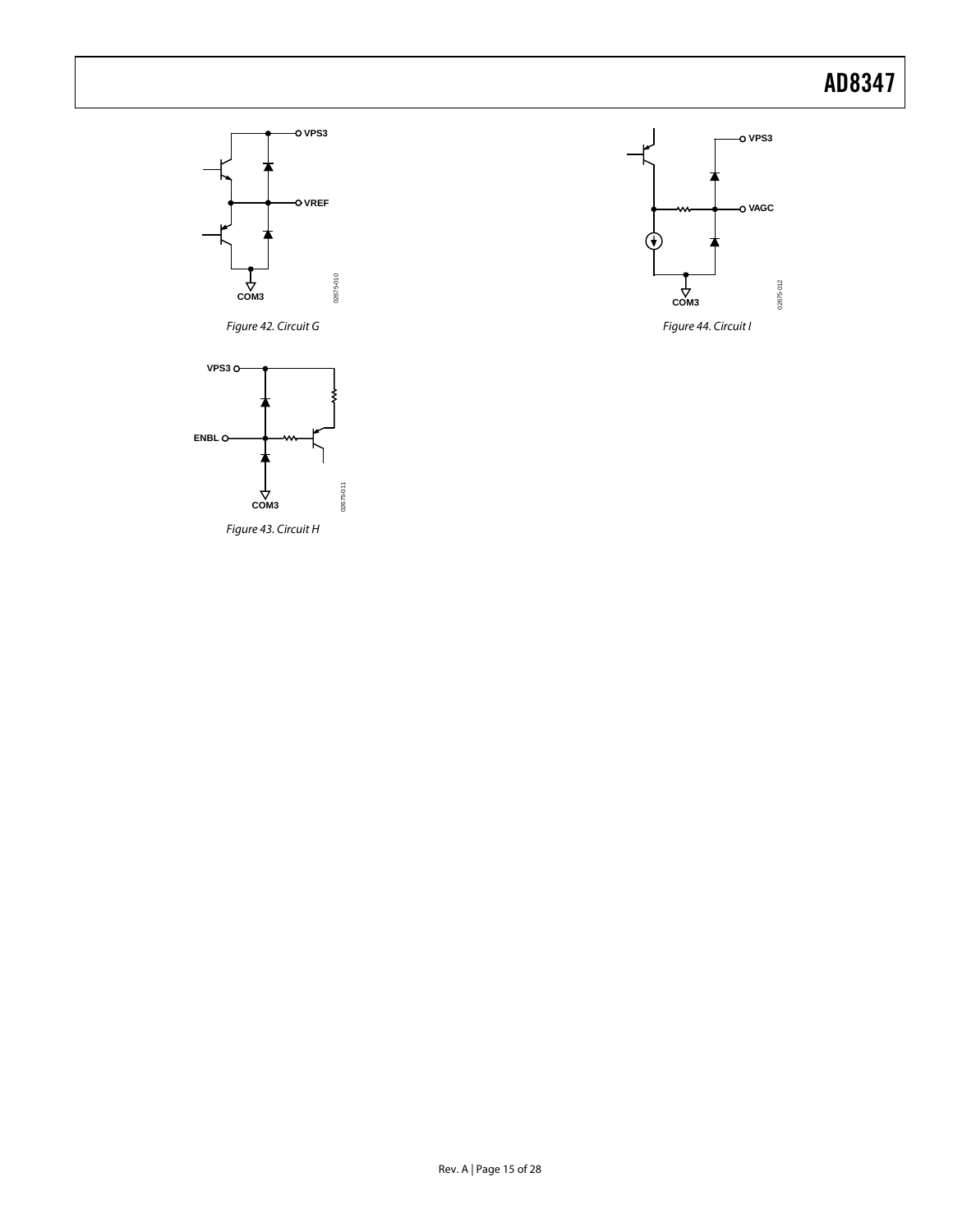## <span id="page-15-0"></span>THEORY OF OPERATION



Figure 45. Block Diagram

<span id="page-15-1"></span>The AD8347 is a direct I/Q demodulator usable in digital wireless communication systems including cellular, PCS, and digital video receivers. An RF signal in the frequency range of 800 MHz to 2,700 MHz is directly downconverted to the I and Q components at baseband using a local oscillator (LO) signal at the same frequency as the RF signal.

The RF input signal goes through two stages of variable gain amplifiers before splitting up to reach two Gilbert-cell mixers. The mixers are driven by a pair of LO signals which are in quadrature (90 degrees of phase difference). The outputs of the mixers are applied to baseband I-channel and Q-channel variable gain amplifiers. The outputs from these baseband variable gain amplifiers are brought out to pins for external filtering. The filter outputs are then applied to a pair of on-chip, fixed gain, baseband amplifiers. These amplifiers gain up the outputs from the external filters to a level compatible with most A-to-D converters. A sum of squares detector is available for use in an automatic gain control (AGC) loop to set the output level. The RF and baseband amplifiers provide approximately 69.5 dB of gain control range. Additional on-chip circuits allow the setting of the dc level at the I-channel and Q-channel baseband outputs, as well as nulling the dc offset at each channel.

#### **RF VARIABLE GAIN AMPLIFIERS (VGA)**

These amplifiers use the patented X-AMP® approach with NPN differential pairs separated by sections of resistive attenuators. The gain control is achieved through a gaussian interpolator where the control voltage sets the tail currents supplied to the various differential pairs according to the gain desired. In the first amplifier, the combined output currents from the transconductance cells go through a cascode stage to resistive loads with inductive peaking. In the second amplifier, the

differential currents are split and fed to the two Gilbert-cell mixers through separate cascode stages.

#### **MIXERS**

Two double balanced Gilbert-cell mixers, one for each channel, perform the in-phase (I) and quadrature (Q) down conversion. Each mixer has four cross-connected transistor pairs that are terminated in resistive loads and feed the differential baseband variable gain amplifiers for each channel. The quadrature LO signals drive the bases of the mixer transistors.

#### **BASEBAND VARIABLE GAIN AMPLIFIERS**

The baseband VGAs also use the X-AMP approach with NPN differential pairs separated by sections of resistive attenuators. The same interpolator controlling the RF amplifiers controls the tail currents of the differential pairs. The outputs of these amplifiers are provided off chip for external filtering. Automatic offset nulling minimizes the dc offsets at both I- and Q-channels. The common-mode output voltage is set to the same level as the reference voltage (1.0 V) generated in the Bias cell, also made available at the VREF pin (see [Figure 45\)](#page-15-1).

#### **OUTPUT AMPLIFIERS**

The output amplifiers gain up the signal coming back from each of the external filters to a level compatible with most high speed A-to-D converters. These amplifiers are based on an active feedback design to achieve high gain bandwidth with low distortion.

#### **LO AND PHASE SPLITTERS**

The incoming LO signal is applied to a polyphase phase splitter to generate the LO signals for the I-channel and Q-channel mixers. The polyphase phase splitters are RC networks connected in a cyclical manner to achieve gain balance and phase quadrature. The wide operating frequency range of these phase splitters is achieved by cascading multiple sections of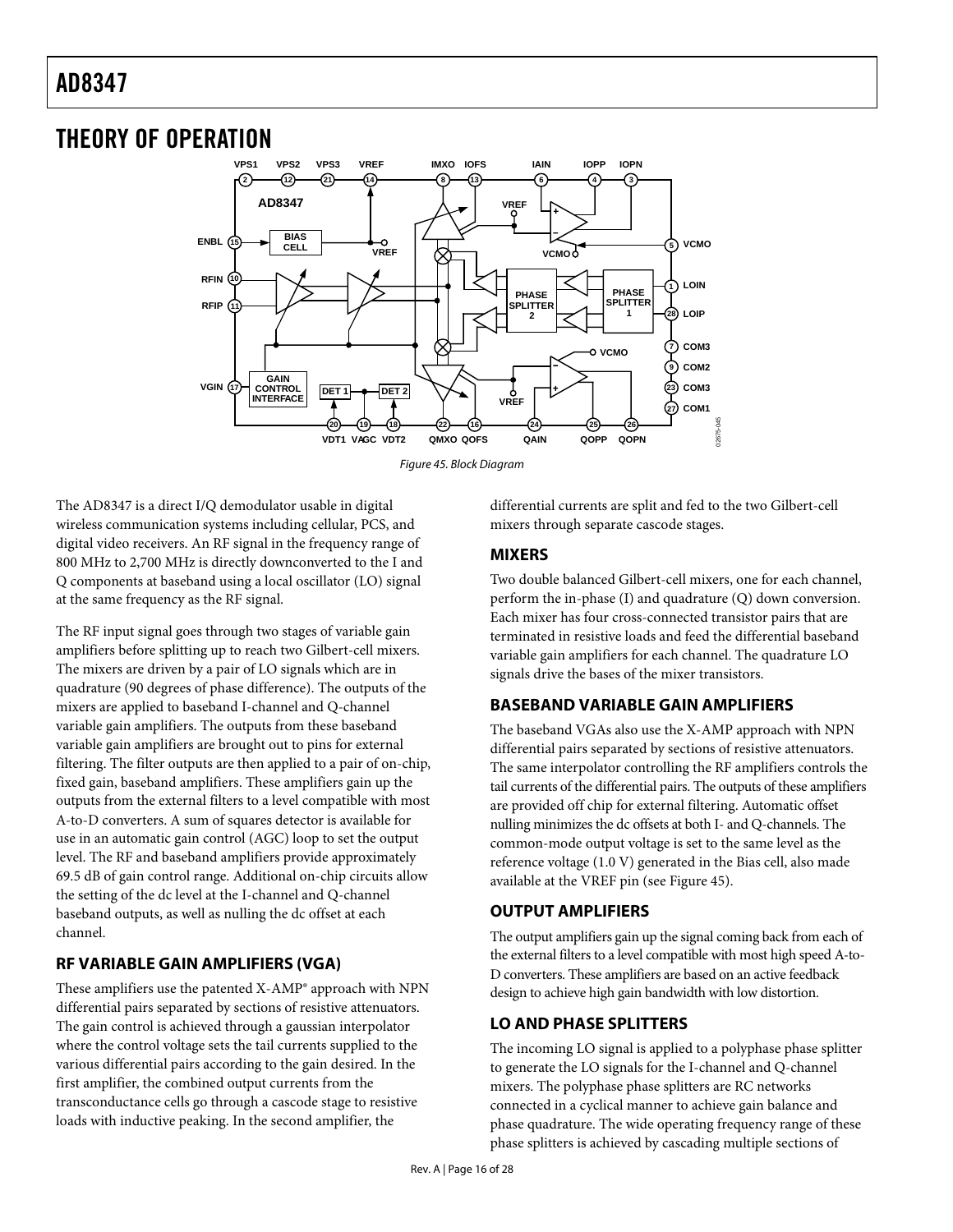<span id="page-16-0"></span>these networks with staggered RC constants. Each branch goes through a buffer to make up for the loss and high frequency roll-off. The output from the buffers then goes into another polyphase phase splitter to enhance the accuracy of phase quadrature. Each LO signal is buffered again to drive the mixers.

#### **OUTPUT LEVEL DETECTOR**

To create an AGC voltage (VAGC), two signals proportional to the square of each output channel are summed together and compared to a built-in threshold. The inputs to this rms detector are referenced to VREF.

#### **BIAS**

An accurate reference circuit generates the reference currents used by the different sections. The reference circuit is controlled by an external power-up (ENBL) logic signal that, when set low, puts the whole chip into a sleep mode typically requiring less than 400 μA of supply current. The reference voltage (VREF) of 1.0 V, that serves as the common-mode reference for the baseband circuits, is made available for external use. The VREF pin should be decoupled with a 0.1 μF capacitor to ground.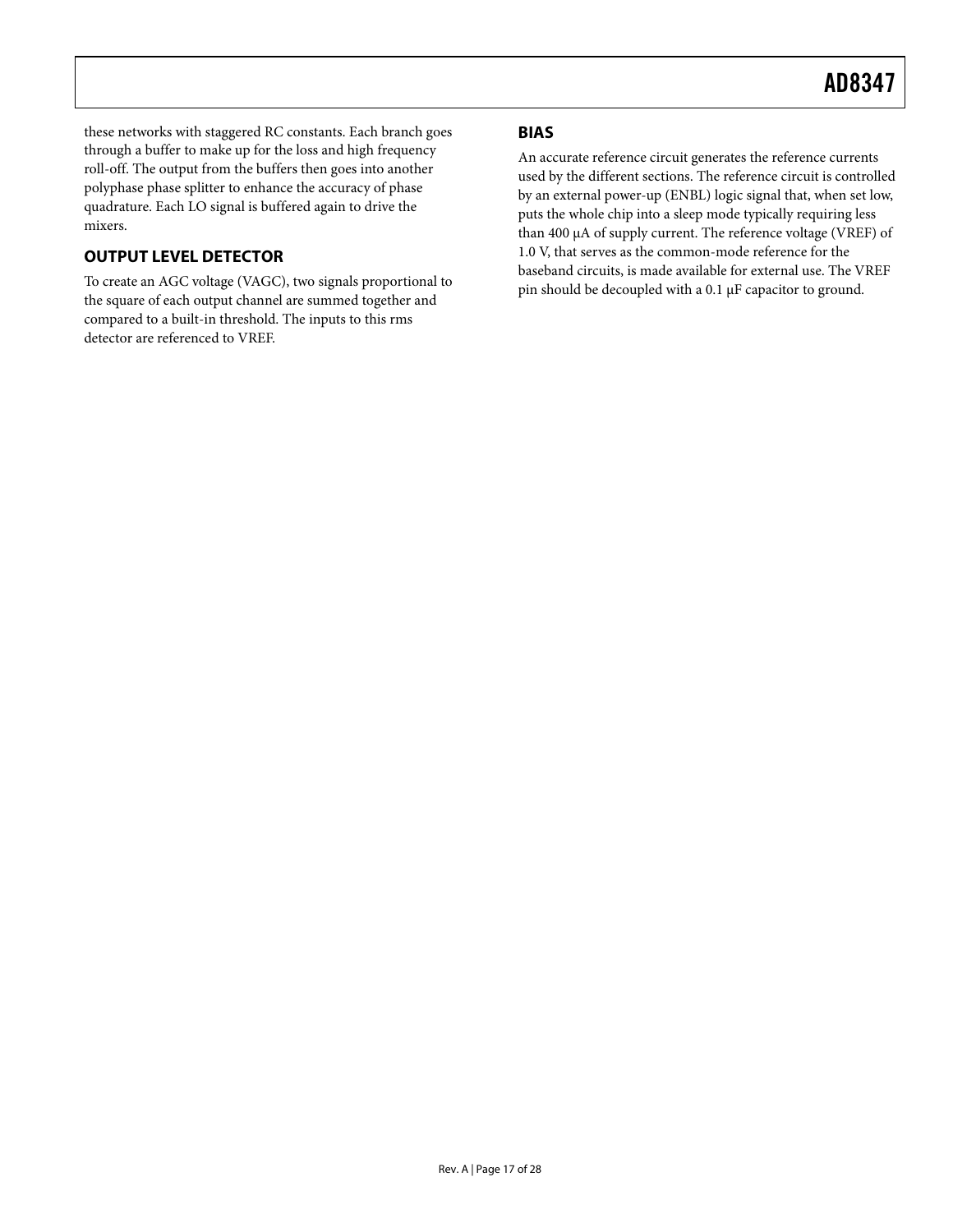# <span id="page-17-0"></span>APPLICATIONS

[Figure 46](#page-17-1). The device is powered through three power supply pins: VPS1, VPS2, and VPS3. These pins supply current to different parts of the overall circuit. VPS1 and VPS2 power the local oscillator (LO) and RF sections, respectively, while VPS3 powers the baseband amplifiers. Connect all of these pins to the same supply voltage; however, separately decouple each pin using two capacitors. 100 pF and 0.1 μF capacitors are recommended, though values close to these can be used.

Use a supply voltage in the range  $2.7$  V to  $5.5$  V. The quiescent current is 64 mA when operating from a 5 V supply. By pulling the ENBL pin low, the device goes into its power-down mode. The power-down current is 400 μA when operating on a 5 V supply and 80 μA on a 2.7 V supply.

quadrature error for a typical device. Like the supply pins, the individual sections of the circuit are separately grounded. COM1, COM2, and COM3 provide ground for the LO, RF, and baseband sections, respectively. Connect all of these pins to the same low impedance ground.

#### **BASIC CONNECTIONS RF INPUT AND MATCHING**

The basic connections for operating the AD8347 are shown in The RF input signal should be ac-coupled into the RFIP pin and RFIN should be ac-coupled to ground. To improve broadband matching to a 50  $\Omega$  source, a 200  $\Omega$  resistor can be connected from the signal side of the RFIP coupling capacitor to ground.

#### **LO DRIVE INTERFACE**

For optimum performance, the LO inputs, LOIN and LOIP, should be driven differentially; the M/A-COM balun, ETC1-1-13 is recommended. Unless an ac-coupled transformer is used to generate the differential LO, the inputs must be ac-coupled, as shown in [Figure 46.](#page-17-1) To improve broadband matching to a 50  $\Omega$ source, connect a 200  $\Omega$  shunt resistor between LOIP and LOIN.

A LO drive level of −8 dBm is recommended. [Figure 20](#page-9-0) shows the relationship between LO drive level, LO frequency, and

A single-ended drive is also possible as shown in [Figure 47](#page-18-1), but this slightly increases LO leakage. Apply the LO signal through a coupling capacitor to LOIP, and ac-couple LOIN to ground. Because the inputs are fully differential, the drive orientation can be reversed. As in the case of the differential drive, a 200  $\Omega$ resistor connected across LOIP and LOIN improves the match to a 50  $Ω$  source.

02675-046



<span id="page-17-1"></span>Rev. A | Page 18 of 28 Figure 46. Basic Connections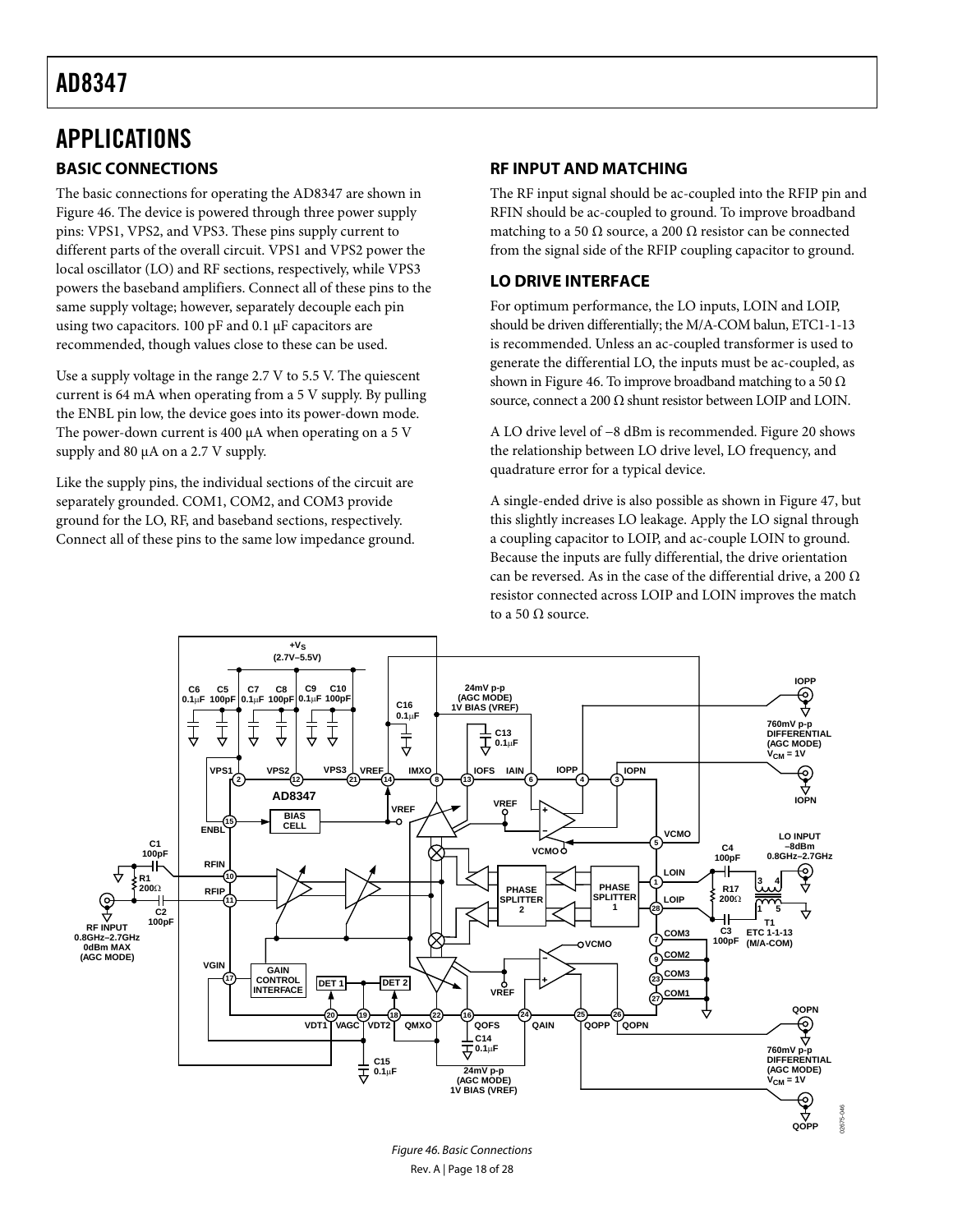<span id="page-18-0"></span>

#### <span id="page-18-1"></span>**OPERATING THE VGA**

A three-stage VGA sets the gain in the RF section. Two of the three stages come before the mixer while the third amplifies the mixer output. All three stages are driven in parallel. The gain range of the first RF VGA and that of the second RF VGA combined with the mixer are both −13 dB to +10 dB. The gain range of the baseband VGA is −4 dB to +19.5 dB. Therefore, the overall gain range from the RF input to the IMXO and QMXO pins is −30 dB to approximately +39.5 dB.

The gain of the VGA is set by the voltage on the VGIN pin, which is a high impedance input. The gain control function (which is linear-in-dB) and linearity are shown in [Figure 4](#page-7-1) and [Figure 5](#page-7-2) at 1.9 GHz. Note that the sense of the gain control voltage is negative because as the gain control voltage ranges from 0.2 V to 1.2 V, the gain decreases from +39.5 dB to −30 dB.

#### **MIXER OUTPUT LEVEL AND DRIVE CAPABILITY**

I- and Q-channel baseband outputs, IMXO and QMXO, are low impedance outputs (R<sub>OUT</sub> @ 3 Ω) with bias levels equal to VVREF, the voltage on Pin 14. The achievable output levels on IMXO/QMXO are limited by their current drive capability of 1.5 mA maximum. This allows for a 600 mV p-p swing into a 200 Ω load. At lower output levels, IMXO and QMXO can drive smaller load resistances, subject to the same current limit.

These output stages are not, however, designed to directly drive 50  $Ω$  loads.

#### **OPERATING THE VGA IN AGC MODE**

Although the VGA can be driven by an external source such as a DAC, the AD8347 has an on-board sum of squares detector to allow the AD8347 to operate in an automatic leveling mode. Due to the nature of the detector, an input signal with a higher peak-to-average ratio causes the AGC loop to settle with a higher mixer output peak-to-peak voltage. In this data sheet, peak-to-peak calculations assume a sine wave input when referencing AGC operation.

The connections for operating in this mode are shown in [Figure 46](#page-17-1). The two mixer outputs are connected to Detector Input VDT1 and Detector Input VDT2. The summed detector output drives an internal integrator which, in turn, delivers a gain correction voltage to the VAGC pin. A 0.1 μF capacitor from VAGC to ground sets the dominant pole of the integrator circuit. VAGC, which should be connected to VGIN, adjusts gain until an internal threshold is reached. This threshold corresponds to a level at the IMXO and QMXO pins of approximately 8.5 mV rms. This level changes slightly as a function of RF input power (see [Figure 34](#page-12-0)). For a CW (sine wave) input, this corresponds to approximately 24 mV p-p. If this signal is applied directly to the subsequent baseband amplifier stage, the final baseband output is 760 mV p-p differential. See the [Baseband Amplifiers](#page-19-1) section.

If the VGA gain is set from an external source, VDT1 and VDT2 (the on-board detector inputs) are not used and are tied to VREF.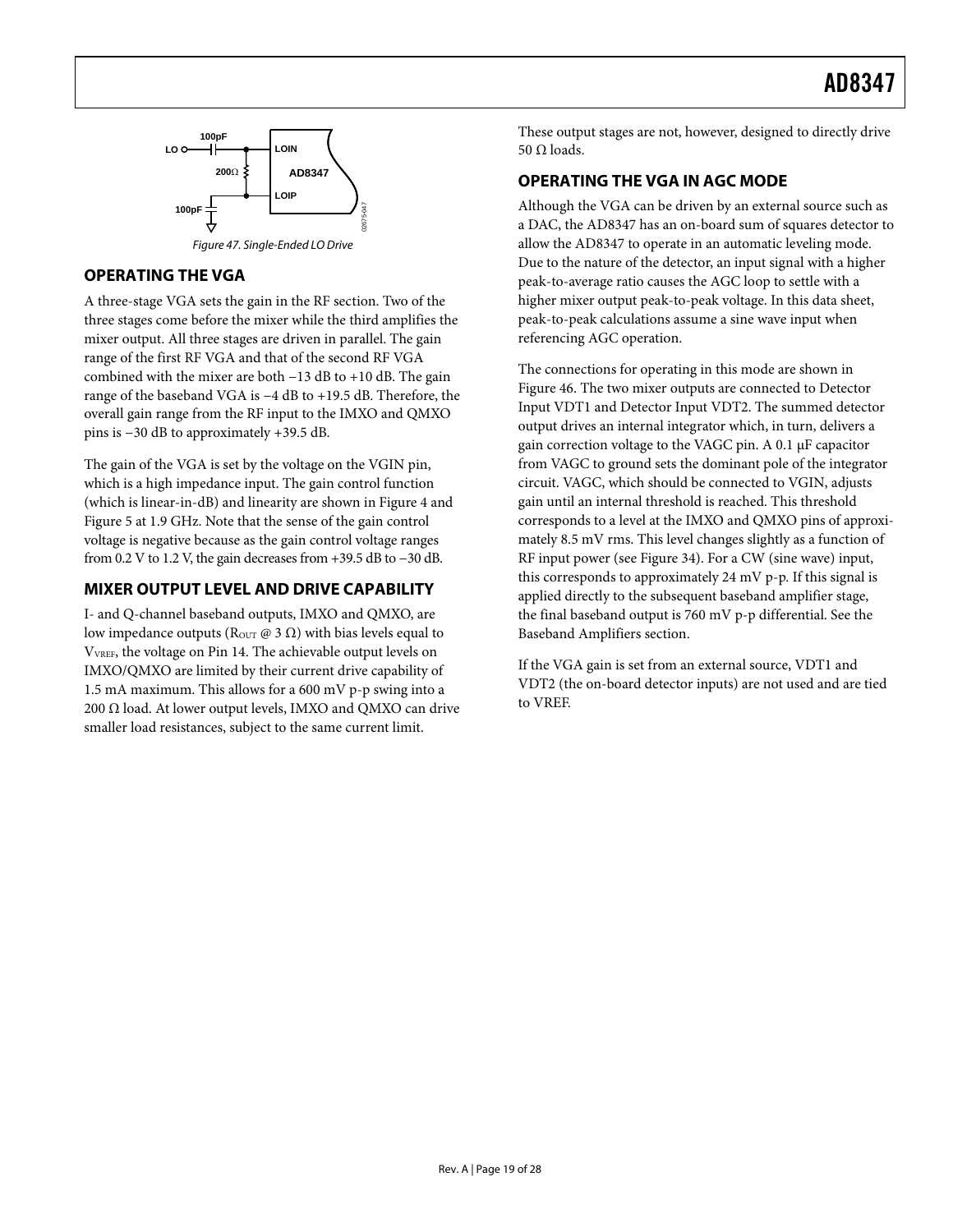<span id="page-19-0"></span>

Figure 48. Adjusting AGC Level to Increase Baseband Amplifier Output Swing

#### <span id="page-19-3"></span><span id="page-19-2"></span>**CHANGING THE AGC SETPOINT**

The AGC circuit can be easily set up to level at voltages higher than the nominal 24 mV p-p, as shown in [Figure 48](#page-19-2). The voltages on Pin IMXO and Pin QMXO are attenuated before being applied to the detector inputs. In the example shown, an attenuation factor of 0.2 (−14 dB) between IMXO and QMXO and the detector inputs causes the VGA to level at approximately 120 mV p-p (note that the resistor divider network must be referenced to V<sub>VREF</sub>). This results in a peak-to-peak output swing at the baseband amplifier outputs of 3.8 V differential, that is,  $1.6$  V to  $3.4$  V on each side. Note that  $V_{VCMO}$  has been increased to 2.5 V to avoid signal clipping at the baseband outputs. Due to the attenuation between the mixer output and the detector input, the variation in the settled mixer output level vs. RF input power will be greater than the variation shown in [Figure 34](#page-12-0). The variation will be greater by a factor equal to the inverse of the attenuation factor.

#### <span id="page-19-1"></span>**BASEBAND AMPLIFIERS**

The final baseband amplifier stage takes the signals from IMXO and QMXO and amplifies them by 30 dB, or a factor of 31.6. This results in a maximum system gain of 69.5 dB. When the VGA is in AGC mode, the baseband I and Q outputs (IOPN,

IOPP, QOPN, and QOPP) deliver a differential voltage of approximately 760 mV p-p (380 mV p-p on each side).

The single-ended input signal to the baseband amplifiers is applied at IAIN and QAIN, the high impedance inputs. As shown in [Figure 46](#page-17-1), the baseband amplifier operates internally as a differential amplifier, with the second input driven by V<sub>VREF</sub>. Therefore, bias the input signal to the baseband amplifier at V<sub>VREF</sub>.

The output common-mode level of the baseband amplifiers is set by the voltage on Pin 5, VCMO. Connect this pin to VREF (Pin 14) or to an external reference voltage from a device such as an analog-to-digital converter (ADC). V<sub>VCMO</sub> has a nominal range from 0.5 V to 2.5 V. However, since the baseband amplifiers can only swing down to 0.4 V, higher values of  $V<sub>VCMO</sub>$  are generally required to avoid low end signal clipping. Alternatively, the positive swing at each output is limited to 1.3 V below the supply voltage; therefore, the maximum p-p swing is given by  $2 \times$  (V<sub>PS</sub> – 1.3 – 0.4) V differentially.

For example, for the baseband output amplifier to deliver an output swing of  $2 V p-p (1 V p-p)$  on each side),  $V_{VCMO}$  must be in a range from 0.9 V to 2.5 V.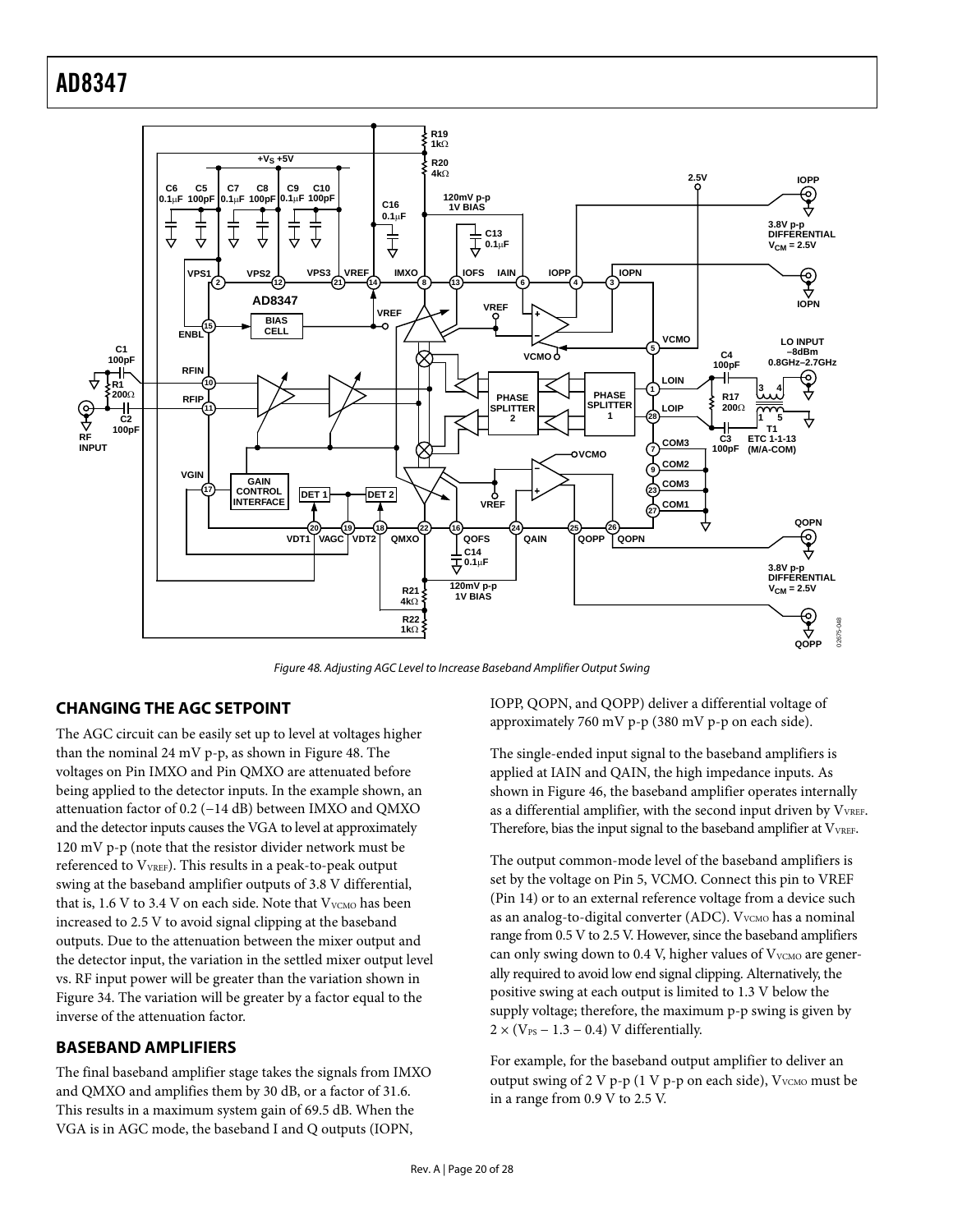<span id="page-20-0"></span>The differential output offset voltages of the baseband amplifiers are typically ±50 mV. This offset voltage results from both input and output effects.

The overall signal-to-noise ratio can be improved by increasing the VGA gain by driving it with an external voltage or by changing the setpoint of the AGC circuit. See the [Changing the AGC](#page-19-3)  [Setpoint](#page-19-3) section.

#### **DRIVING CAPACITIVE LOADS**

In applications where the baseband amplifiers are driving unbalanced capacitive loads, place some series resistance between the amplifier and the capacitive load. For example, for a 10 pF load, use four 200  $\Omega$  series resistors, one in each baseband output.

#### **EXTERNAL BASEBAND AMPLIFICATION** swings.

Reduce baseband output offset voltage and noise by bypassing the internal baseband amplifiers and amplifying the mixer output signal using a high quality differential amplifier. In the example shown in [Figure 49,](#page-20-1) two AD8132 differential amplifiers are used to gain up the mixer output signals by 20 dB. In this example, the setpoint of the AGC circuit was increased to give an approximate 72 mV p-p input to the external amplifiers. This resulted in final baseband output signals of  $720 \text{ mV p-p}.$ 

The closed-loop bandwidth of the amplifiers in [Figure 49](#page-20-1) is equal to approximately 20 MHz. Higher bandwidths are achievable, but at the cost of lower closed-loop gain. In [Figure 49](#page-20-1), the output common-mode levels at Pin 2 ( $V_{OCM}$  pin) of the AD8132s are set by the AD8347's VREF (approximately 1 V). The output commonmode levels can also be externally set, using, for example, the reference voltage from an ADC.

<span id="page-20-2"></span>

<span id="page-20-3"></span><span id="page-20-1"></span>

#### **FILTER DESIGN CONSIDERATIONS**

Baseband low-pass or band-pass filtering can be conveniently performed between the mixer outputs (IMXO and QMXO) and the input to the baseband amplifiers. Because the output impedance of the mixer is low (approximately 3  $\Omega$ ) and the input impedance of the baseband amplifier is high, it is not practical to design a filter that is reactively matched to these impedances. An LC filter can be matched by placing a series resistor at the mixer output and a shunt resistor (terminated to V<sub>VREF</sub>) at the input to the baseband amplifier.

Because the mixer output drive level is limited to a maximum current of 1.5 mA, the characteristic impedance of the filter should be greater than 50  $\Omega$ , especially to achieve larger signal

[Figure 50](#page-20-2) shows the schematic for a 100  $\Omega$ , fourth-order elliptic low-pass filter with a 3 dB cutoff frequency of 20 MHz. Source and load impedances of approximately 100  $\Omega$  ensure that the filter sees a matched source and load. This also ensures that the mixer output is driving an overall load of 200  $\Omega$ . Note that the shunt termination resistor is tied to VREF and not to ground. The frequency response and group delay of this filter are shown in Figure 51 and Figure 52.



Figure 50. Typical Baseband Low-Pass Filter



Figure 49. External Baseband Amplification Example Figure 51. Frequency Response of 20 MHz Baseband Low-Pass Filter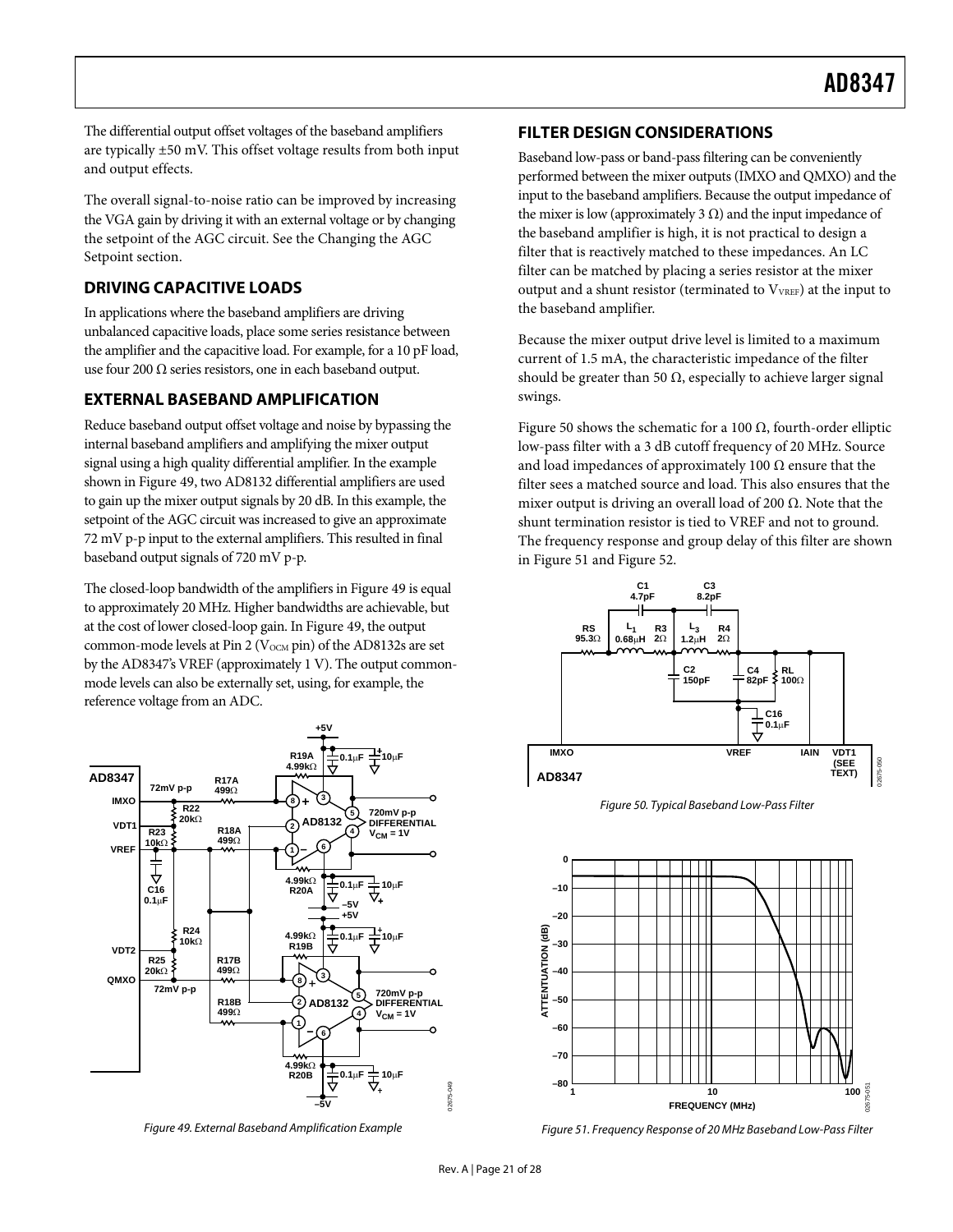<span id="page-21-0"></span>

Figure 52. Group Delay of 20 MHz Baseband Low-Pass Filter

<span id="page-21-1"></span>If the VGA is operating in AGC mode, the detector inputs (VDT1 and VDT2) can be tied either to the inputs or outputs of the filter. Connecting the detector inputs to the inputs of the filter (IMXO and QMXO) causes the VGA leveling point to be determined by the composite of the wanted signal and any unfiltered components, such as blockers or signal harmonics. Alternatively, connecting VDT1 and VDT2 to the outputs of the filters ensures that the leveling point of the AGC circuit is based upon the amplitude of the filtered output only. The latter option is more desirable as it results in a more constant baseband output. However, when using this method, set the leveling point of the AGC so that the out-of-band blockers do not overdrive the mixer output.

#### **DC OFFSET COMPENSATION**

Feedthrough of the LO signal to the RF input port results in self-mixing of the LO signal. This produces a dc component at the mixer output that is frequency dependent.

The AD8347 includes an internal circuit that actively nulls any dc offsets that appear at the mixer output. The dc bias level of the mixer output (which should ideally equal VVREF, the bias level for the baseband sections of the chip) is continually compared to V<sub>VREF</sub>. Any differences between the mixer output level and V<sub>VREF</sub> forces a compensating voltage on to the mixer output. The time constant of this correction loop is set by the capacitors that are connected to Pin IOFS and Pin QOFS (each output can be separately compensated). For normal operation, 0.1 μF capacitors are recommended. The corner frequency of the compensation loop is given approximately by

$$
f_{3dB} = \frac{40}{C_{OFS}} \left( C_{OFS} \text{ in } \mu \text{F} \right)
$$

The corner frequency must be set to a frequency that is much lower than the symbol rate of the demodulated data. This prevents the compensation loop from falsely interpreting the data stream as a changing offset voltage.

To disable the offset compensation circuits, tie IOFS and QOFS to VREF.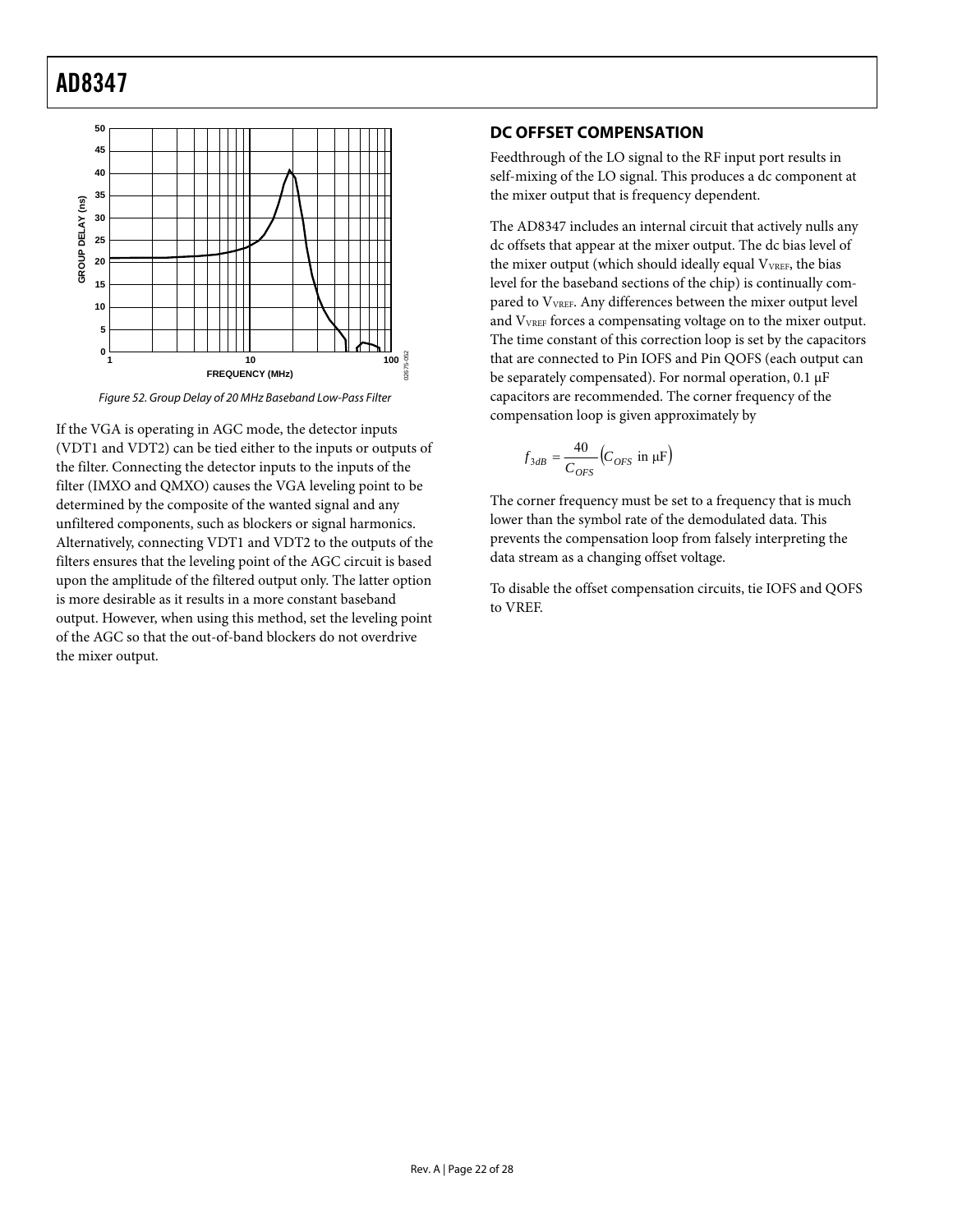## <span id="page-22-0"></span>EVALUATION BOARD

[Figure 53](#page-22-1) shows the schematic of the AD8347 evaluation board. Note that uninstalled components are indicated with the open designation. The board is powered by a single supply in the range of 2.7 V to 5.5 V. [Table 4](#page-24-0) details the various configuration options of the evaluation board.



<span id="page-22-1"></span>Figure 53. Evaluation Board Schematic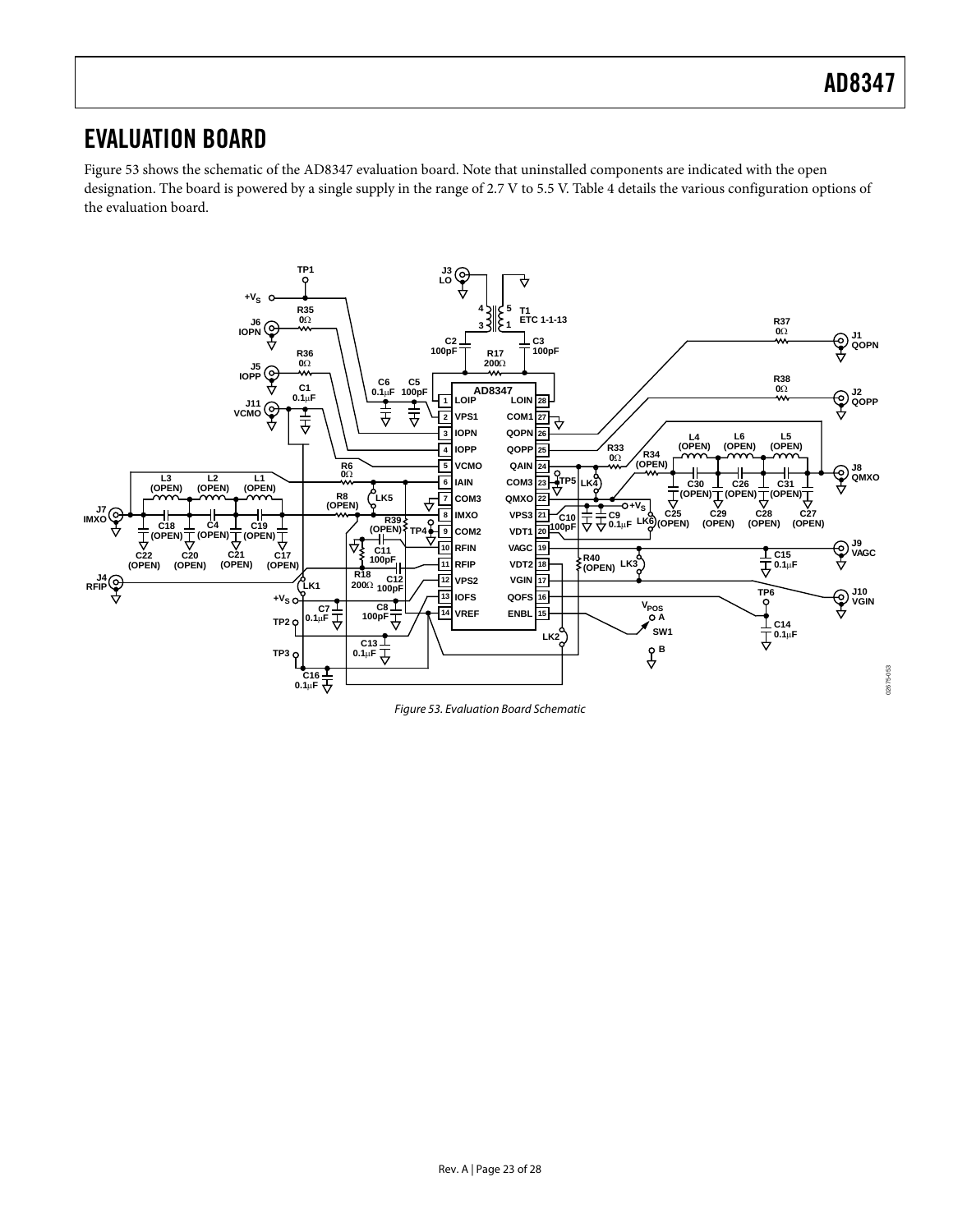

Figure 54. Silkscreen of Component Side



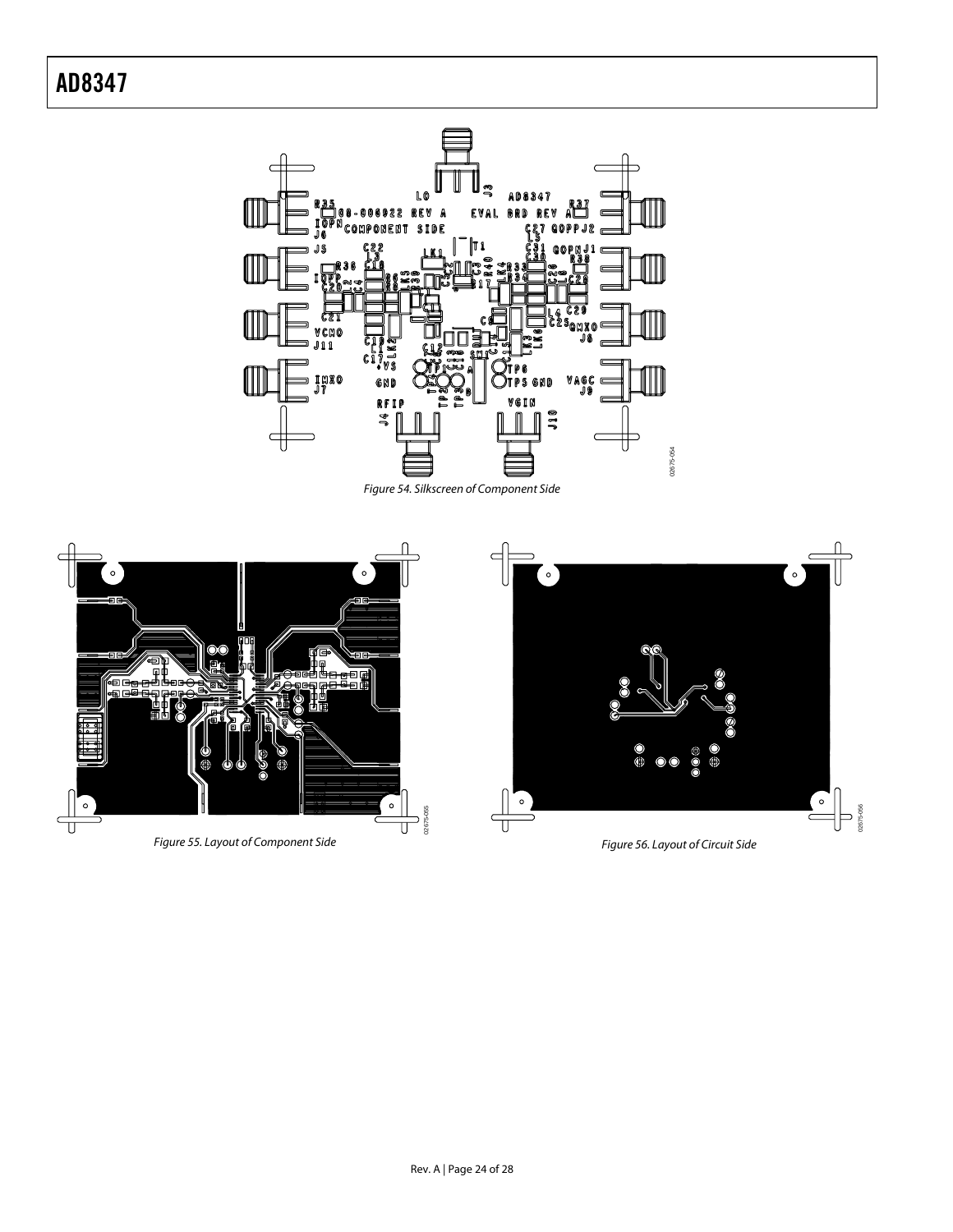#### **Table 4. Evaluation Board Configuration Options**

<span id="page-24-0"></span>

| Component                                                                                                                  | <b>Function</b>                                                                                                                                                                                                                                                                                                                                                                                                                                                                                                                                                                                                                                                                                            | <b>Default Condition</b>                                                                                                                                                                                           |
|----------------------------------------------------------------------------------------------------------------------------|------------------------------------------------------------------------------------------------------------------------------------------------------------------------------------------------------------------------------------------------------------------------------------------------------------------------------------------------------------------------------------------------------------------------------------------------------------------------------------------------------------------------------------------------------------------------------------------------------------------------------------------------------------------------------------------------------------|--------------------------------------------------------------------------------------------------------------------------------------------------------------------------------------------------------------------|
| TP1, TP4, TP5                                                                                                              | Power Supply and Ground Vector Pins.                                                                                                                                                                                                                                                                                                                                                                                                                                                                                                                                                                                                                                                                       | Not applicable                                                                                                                                                                                                     |
| <b>TP2, TP6</b>                                                                                                            | IOFS and OOFS Probe Points.                                                                                                                                                                                                                                                                                                                                                                                                                                                                                                                                                                                                                                                                                | Not applicable                                                                                                                                                                                                     |
| TP <sub>3</sub>                                                                                                            | <b>VREF Probe Point.</b>                                                                                                                                                                                                                                                                                                                                                                                                                                                                                                                                                                                                                                                                                   | Not applicable                                                                                                                                                                                                     |
| LK1, J11                                                                                                                   | Baseband Amplifier Output Bias. Installing this link connects VREF to VCMO setting<br>the bias level on the baseband amplifiers to VREF, which is equal to approximately<br>1 V. Alternatively, the bias level of the baseband amplifiers can be set by applying<br>an external voltage to SMA Connector J11.                                                                                                                                                                                                                                                                                                                                                                                              | LK1 installed                                                                                                                                                                                                      |
| LK2, LK6, LK3, J9,<br>J10                                                                                                  | AGC Mode. Installing LK2 and LK6 connects IMXO and QMXO, the mixer outputs, to<br>VDT2 and VDT1, the detector inputs. By installing LK3, which connects VGIN to<br>VAGC, the AGC mode is activated. The AGC voltage can be observed on SMA<br>Connector J9. With LK3 removed, apply the gain control signal for the internal<br>variable gain amplifiers to SMA Connector J10.                                                                                                                                                                                                                                                                                                                             | LK2, LK6, LK3 installed                                                                                                                                                                                            |
| LK4, LK5, J7, J8<br>R6, R33,<br>$L1$ to $L5$<br>C4, C17 to C22,<br>C <sub>25</sub> to C <sub>31</sub><br>R8, R34, R39, R40 | Baseband Filtering. Installing LK4 and LK5 connects IMXO and QMXO, the mixer<br>outputs, directly to IAIN and QAIN, the baseband amplifier inputs. With R6 and R33<br>installed $(0 \Omega)$ , IAIN and QAIN can be observed on SMA Connector J7 and SMA<br>Connector J8. By removing LK4 and LK5 and installing R8 and R34, LC filters can be<br>inserted between the mixer outputs and the baseband amplifier inputs. R8 and R34<br>can be used to increase the effective output impedance of IMXO and QMXO (these<br>outputs have low output impedances). R39 and R40 can be used to provide<br>terminations for the filter at IAIN and QAIN (high impedance inputs.) Terminate R39<br>and R40 to VREF. | LK4, LK5 installed<br>$R6 = R33 = 0 \Omega$ (Size 0603)<br>L1 to L5 = open (Size 0805), C4,<br>C17 to C22, C25 to C31 = open<br>$(Size 0805)$ , R8 = R34 = open<br>$(Size 0603)$ , R39 = R40 = open<br>(Size 0603) |
| R35, R36, R37, R38                                                                                                         | Baseband Amplifier Output Series Resistors.                                                                                                                                                                                                                                                                                                                                                                                                                                                                                                                                                                                                                                                                | $R35 = R36 = R37 = R38 = 0 \Omega$<br>(Size 0603)                                                                                                                                                                  |
| SW <sub>1</sub>                                                                                                            | Device Enable. When in Position A, the ENBL pin is connected to $+V_5$ and the<br>AD8347 is in operating mode. In Position B, the ENBL pin is grounded, putting the<br>device in power-down mode.                                                                                                                                                                                                                                                                                                                                                                                                                                                                                                          | $SW1 = A$                                                                                                                                                                                                          |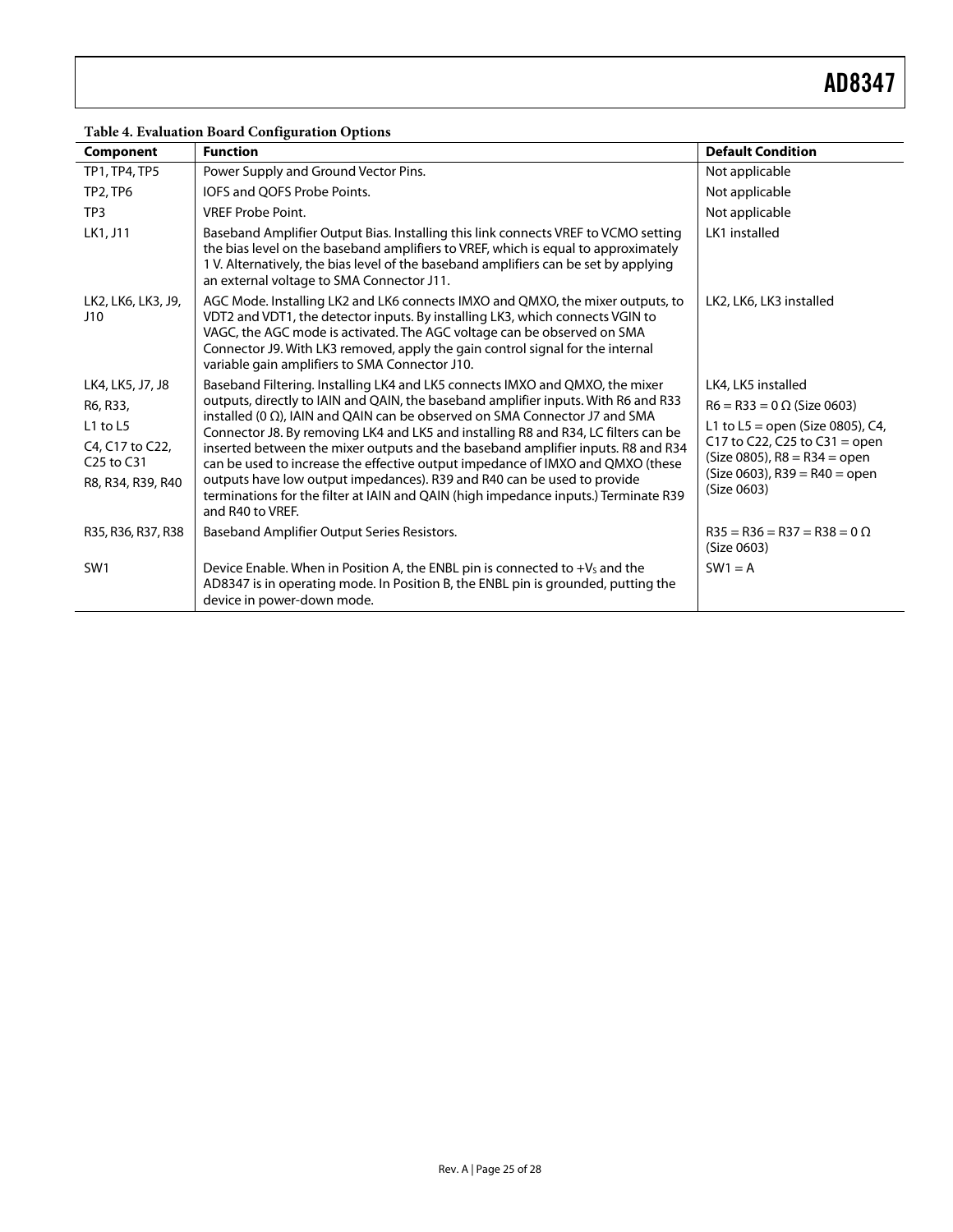## <span id="page-25-1"></span><span id="page-25-0"></span>OUTLINE DIMENSIONS



**COMPLIANT TO JEDEC STANDARDS MO-153-AE**

Figure 57. 28-Lead Thin Shrink Small Outline Package [TSSOP] (RU-28) Dimensions shown in millimeters

#### **ORDERING GUIDE**

<span id="page-25-2"></span>

| <b>Model</b>            | Temperature Range                  | <b>Package Description</b>      | <b>Package Option</b> |
|-------------------------|------------------------------------|---------------------------------|-----------------------|
| AD8347ARU               | $-40^{\circ}$ C to $+85^{\circ}$ C | 28-Lead TSSOP                   | <b>RU-28</b>          |
| AD8347ARU-REEL7         | $-40^{\circ}$ C to $+85^{\circ}$ C | 28-Lead TSSOP, 7" Tape and Reel | <b>RU-28</b>          |
| AD8347ARUZ <sup>1</sup> | $-40^{\circ}$ C to $+85^{\circ}$ C | 28-Lead TSSOP                   | <b>RU-28</b>          |
| AD8347ARUZ-REEL71       | $-40^{\circ}$ C to $+85^{\circ}$ C | 28-Lead TSSOP, 7"Tape and Reel  | <b>RU-28</b>          |
| AD8347-EVAL             |                                    | <b>Evaluation Board</b>         |                       |

 $1 Z = Pb$ -free part.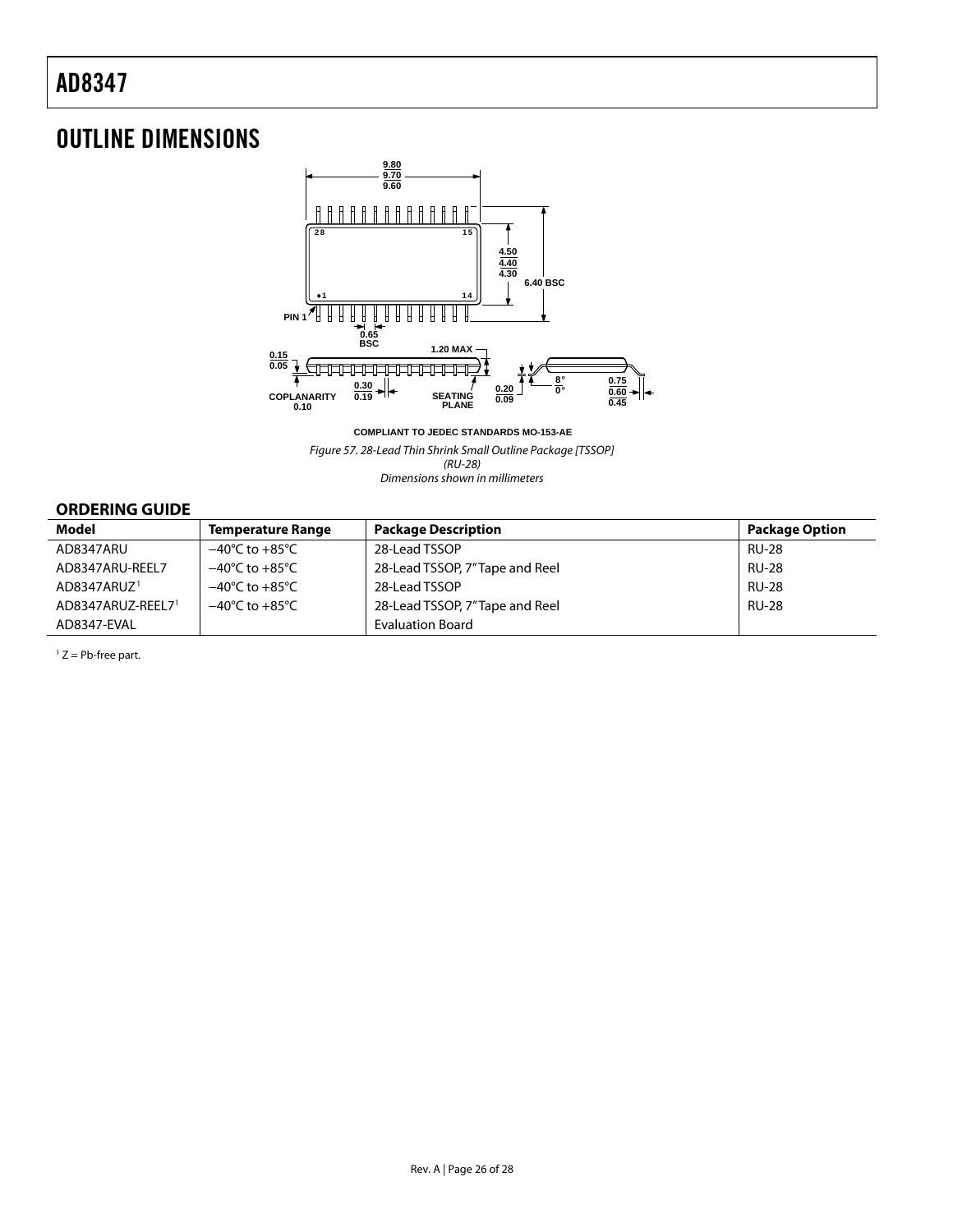## **NOTES**